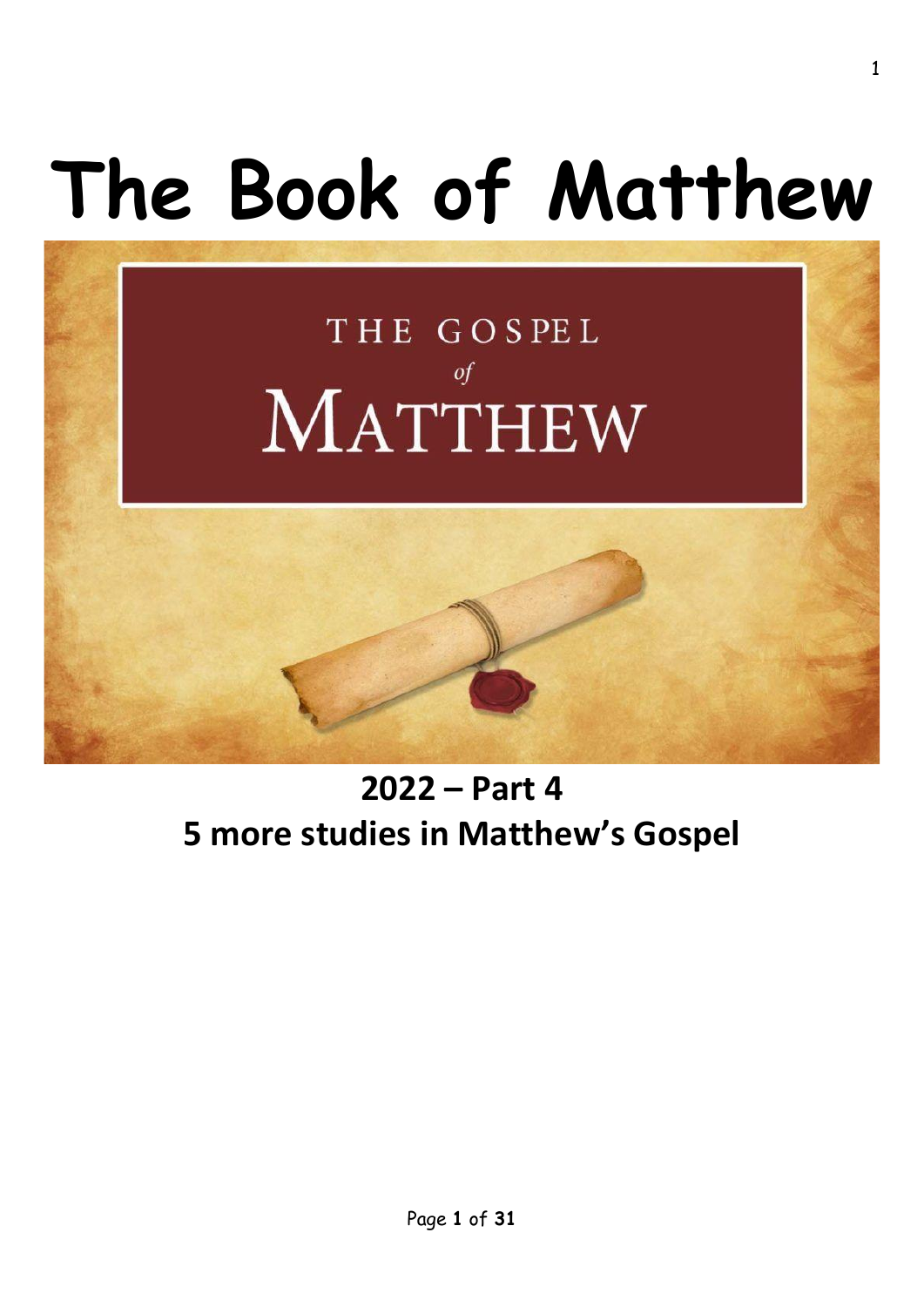#### **Brief Outline of Matthew's Gospel**

- 1:1 4:16 Introducing Jesus
- 4:17 16:20 Public ministry in and around Galilee
- 16:21 18:35 Private ministry in Galilee; preparing the disciples
- 19:1 25:46Ministry in Judea
- 26:1 28:20The death and resurrection of Jesus

#### **Please Note the following:**

- 1. It is helpful, but not mandatory, to prepare your answers before meeting with your group.
- 2. It is not necessary to look up all the Bible cross references listed in a particular question; your Growth Group Leader will summarize these Bible cross references for you.
- 3. Just a reminder that sometimes in our Growth Groups, people feel comfortable sharing very personal and sensitive things about their lives. This information *MUST BE CONDIFENTIAL and NEVER LEAVE THE GROUP.*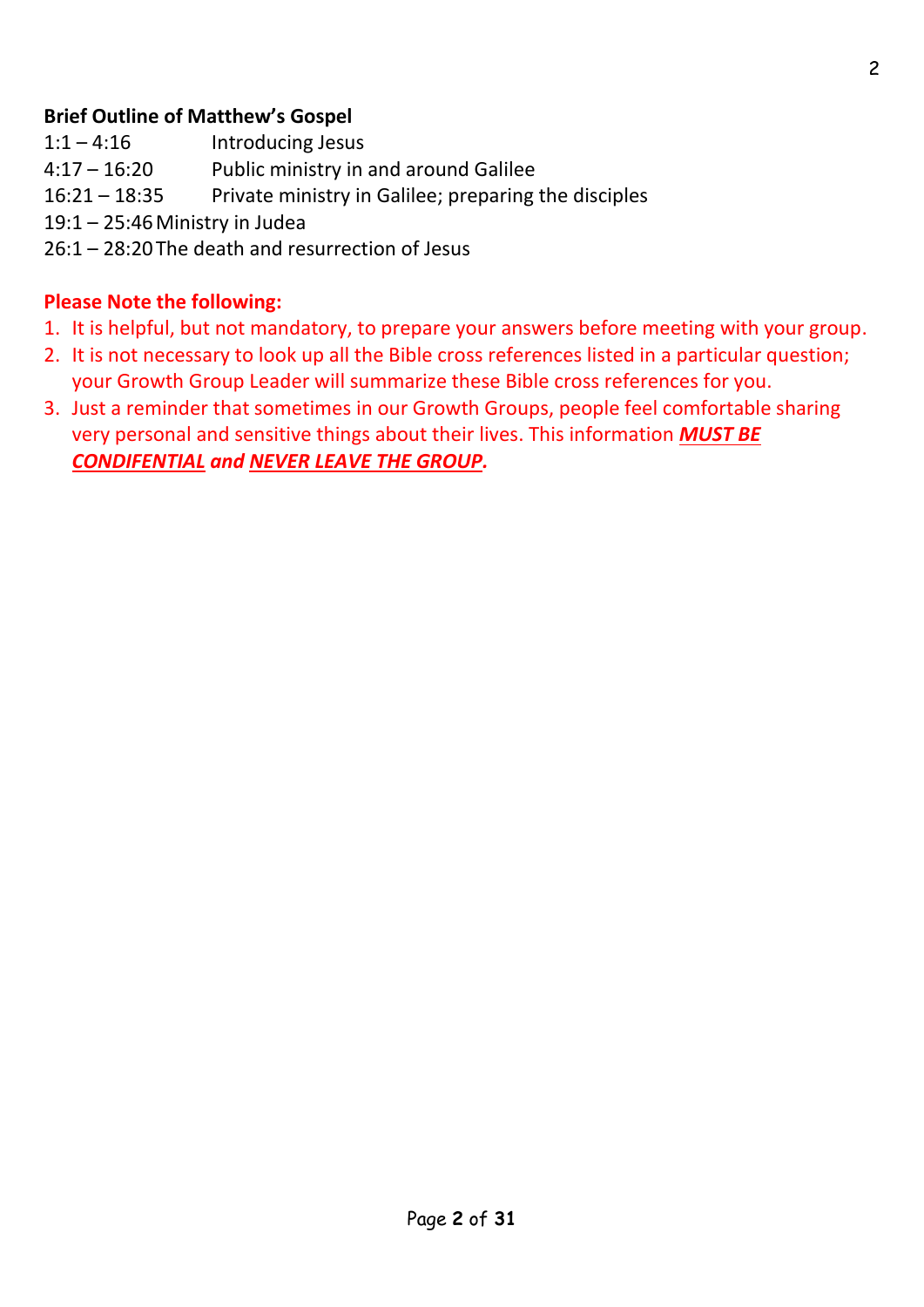#### **Study 1 – Looking for a sign – Matthew 12:38-50** *(Sermon on 24-April-22)*

**Before we begin:** Ponder – what is the purpose of Jesus' signs and miracles?

*The purpose of Jesus' miracles was as follows:*

- *a. To prove His identity as the Messiah; the Son of God; the Creator, the Saviour.*
- **b.** To show He had the full authority and power of God over creation and over Satan and *evil – and even over death itself.*
- *c. To fulfil prophecy and God's promises*
- *d. To glorify God, the Father*
- *e. To supplement His teaching*
- *f. To show compassion on those who were sick, disabled or outcasts*
- *g. To assist people to believe.*

#### **Read Matthew 12:38-40**

1. What do the Pharisees and the teachers of the law ask Jesus for? What's your initial reaction to this?

*The Pharisees and teachers of the law ask Jesus for a sign. Initial reaction: How many signs has Jesus already done? Aren't they enough? Initial reaction: They already asked Jesus for a sign in Matthew 8:11-12; and that was immediately after Jesus had fed 4000 people with 7 loaves (Matthew 8:1-10). Are they kidding?*

2. What do you think their motivation is in asking this? (cf. Matthew 12:24)

*They are most likely looking for another way to try to catch Jesus out or another way to reject Him– they have so far accused Jesus of breaking the Sabbath by working on the Sabbath (Matthew 12:1-14) and they have also attributed His powers as being from Satan (Matthew 12:22-37(. So, they're not fair dinkum!*

3. How does Jesus condemn their question?

*He says they are a wicked and adulterous generation. They are adulterous in that they are being unfaithful in rejecting and doubting God's Son.*

#### 4. What is the sign of Jonah that Jesus is referring to? (cf. Jonah 1:1-17)

*Jonah was called by God to go to the city of Nineveh and preach against their wickedness and call them to repentance. But Jonah has written off Nineveh as not being worthy of God's grace and forgiveness; and so, Jonah runs away. He heads as far west from Joppa as he can, by ship and heads for Tarshish.*

*But you can't hide from God or run away from God.* 

*The voyage becomes treacherous and Jonah's shipmates discover Jonah is running away from God; and Jonah tells them their best option is to sacrifice him – to save the ship – by throwing Him overboard. Here we have a hint of Jesus' sacrifice – to save us.*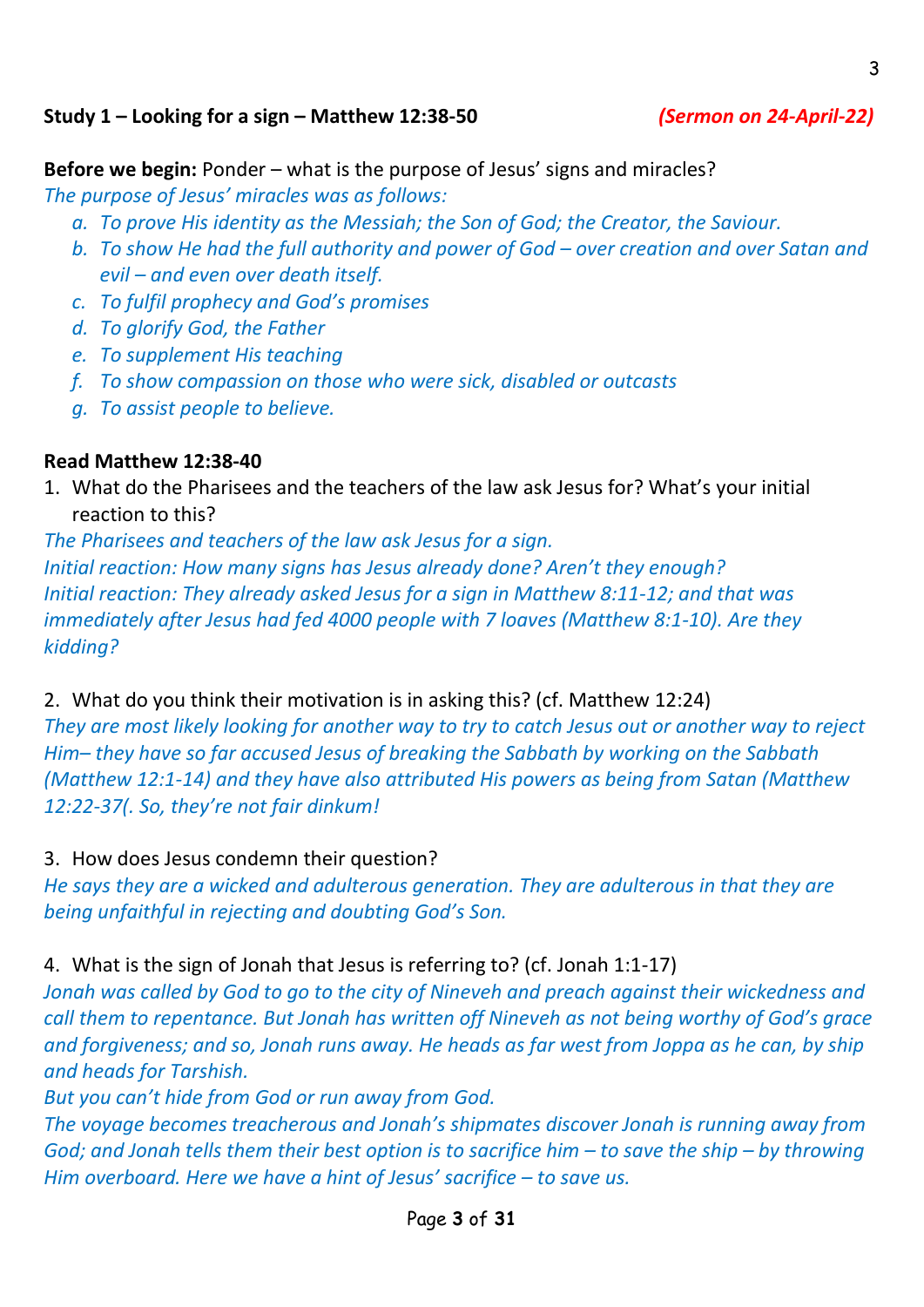*But God is not done with Jonah – when he is thrown overboard. God provided a huge fish (not a whale) and Jonah spends three days and nights in the belly of this big fish. The sign Jesus is referring to is that just like Jonah had 3 days and nights in the belly of the fish; Jesus Himself will spend 3 days and nights in the Earth, after His death – before He rises again; just like Jonah "rises again" – when he is vomited out of the big fish onto dry land (Jonah 2:10).*

5. **Ponder**: Because Jesus refers to three days and three nights, some think Jesus had to spend 72 hours in the grave. How do we answer this objection?

*Some have suggested that a special Sabbath might have occurred, so that Jesus was actually crucified on a Thursday. However, a solution, which seems to me to be more convincing, is that Jesus was indeed crucified on a Friday but that the Jewish method of counting days was not the same as ours.*

*In Esther 4:16, we find Esther exhorting Mordecai to persuade the Jews to fast. "Neither eat nor drink for three days, night or day" (NKJV). This was clearly in preparation for her highly risky attempt to see the king. Yet just two verses later, in Esther 5:1, we read: "Now it happened on the third day that Esther put on her royal robes and stood in the inner court of the king's palace." If three days and nights were counted in the same way as we count them today, then Esther could not have seen the king until the fourth day. This is completely analogous to the situation with Jesus's crucifixion and resurrection.*

*In Matthew 12:40: "For as Jonah was three days and three nights in the belly of the great fish, so will the Son of Man be* **three days and three nights** *in the heart of the earth"* 

*Then in Matthew 28:1: "Now after the Sabbath, as the first day of the week began to dawn, Mary Magdalene and the other Mary came to see the tomb" (Matthew 28:1; NKJV).*

*And in Luke 24:5-7: "Then, as they were afraid and bowed their faces to the earth, they said to them, "Why do you seek the living among the dead? He is not here, but is risen! Remember how He spoke to you when He was still in Galilee, saying, 'The Son of Man must be delivered into the hands of sinful men, and be crucified, and the third day rise again'"* 

*If the three days and nights were counted the way we count them, then Jesus would have to rise on the fourth day. But, by comparing these passages, we can see that in the minds of people in Bible times, "the third day" is equivalent to "after three days."*

*In fact, the way they counted was this: part of a day would be counted as one day. The following table, reproduced from the Christian Apologetics and Research Ministry (CARM) website, shows how the counting works.*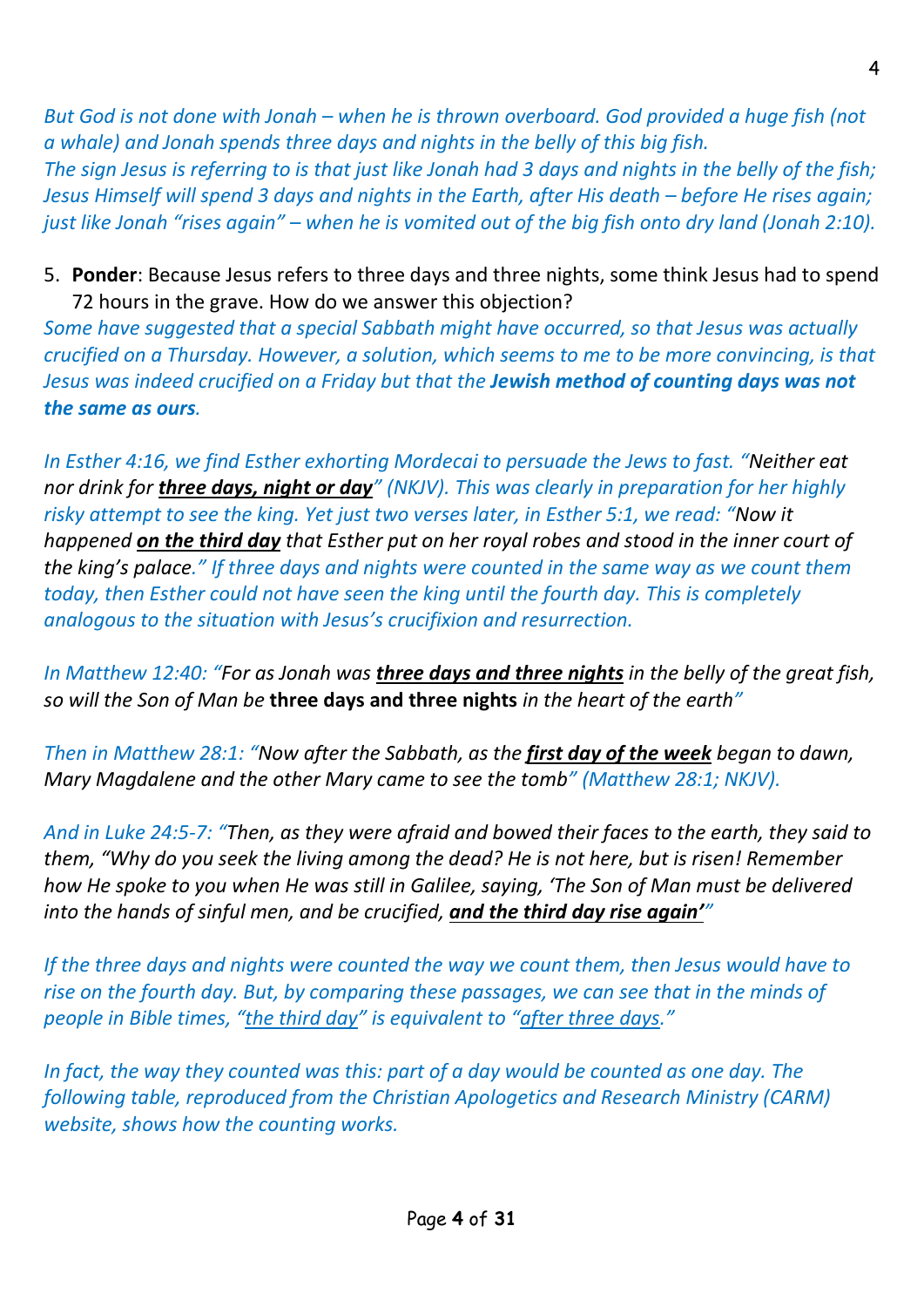| Day One                                           |                                  | Day Two                                         |                                  | <b>Day Three</b>                                  |                                  |
|---------------------------------------------------|----------------------------------|-------------------------------------------------|----------------------------------|---------------------------------------------------|----------------------------------|
| <b>FRI</b><br>starts at<br>sundown on<br>Thursday | <b>FRI</b><br>ends at<br>sundown | <b>SAT</b><br>starts at<br>sundown on<br>Friday | <b>SAT</b><br>ends at<br>sundown | <b>SUN</b><br>starts at<br>sundown on<br>Saturday | <b>SUN</b><br>ends at<br>sundown |
| <b>Night</b>                                      | <b>Day</b>                       | <b>Night</b>                                    | <b>Day</b>                       | <b>Night</b>                                      | <b>Day</b>                       |
| Crucifixion                                       |                                  | Sabbath                                         |                                  | Resurrection                                      |                                  |

*This table indicates that Jesus died on Good Friday; that was day one. In total, day one includes the day and the previous night, even though Jesus died in the day. So, although only part of Friday was left, that was the first day and night to be counted. Saturday was day two. Jesus rose in the morning of the Sunday. That was day three. Thus, by Jewish counting, we have three days and nights, yet Jesus rose on the third day.*

*It should not be a surprise to us that a different culture used a different method of counting days. As soon as we adopt this method of counting, all the supposed biblical problems with counting the days disappear.*

#### **Read Matthew 12:41-42**

6. What two Old Testament events does Jesus mention?

*Jesus mentions the people of Nineveh who repented when Jonah (finally) delivered God's message; and the Queen of Sheba came from the ends of the Earth to see listen to the wisdom of God's anointed King, Solomon.* 

#### 7. What is Jesus' point?

*Jesus' points are:*

- *a. He is a greater prophet than the prophet Jonah*
- *b. He is wiser than Solomon and a greater King than Solomon*
- *c. In fact, He is The Prophet, Priest and King!*
- *d. "You are asking for a sign – I am God's sign. You have failed to recognize me. The Ninevites recognized (and listened to) God's warning in Jonah; the Queen of Sheba recognized (and listened to) God's wisdom in Solomon." (Barclay)*

*And because they have not listened to Jesus – both the Ninevites and the Queen of Sheba will be in the courtroom on Judgement Day – condemning the Pharisees and teachers of the law for not listening and rejecting Jesus!*

#### **Read Matthew 12:43-45**

8. Jesus uses an analogy of impure spirits; what is His point to the Pharisees and teachers of the law?

*He uses the analogy of impure spirits being driven out of a person; and later returning with seven more spirits more wicked and determined than ever. Thus, the situation was worse than*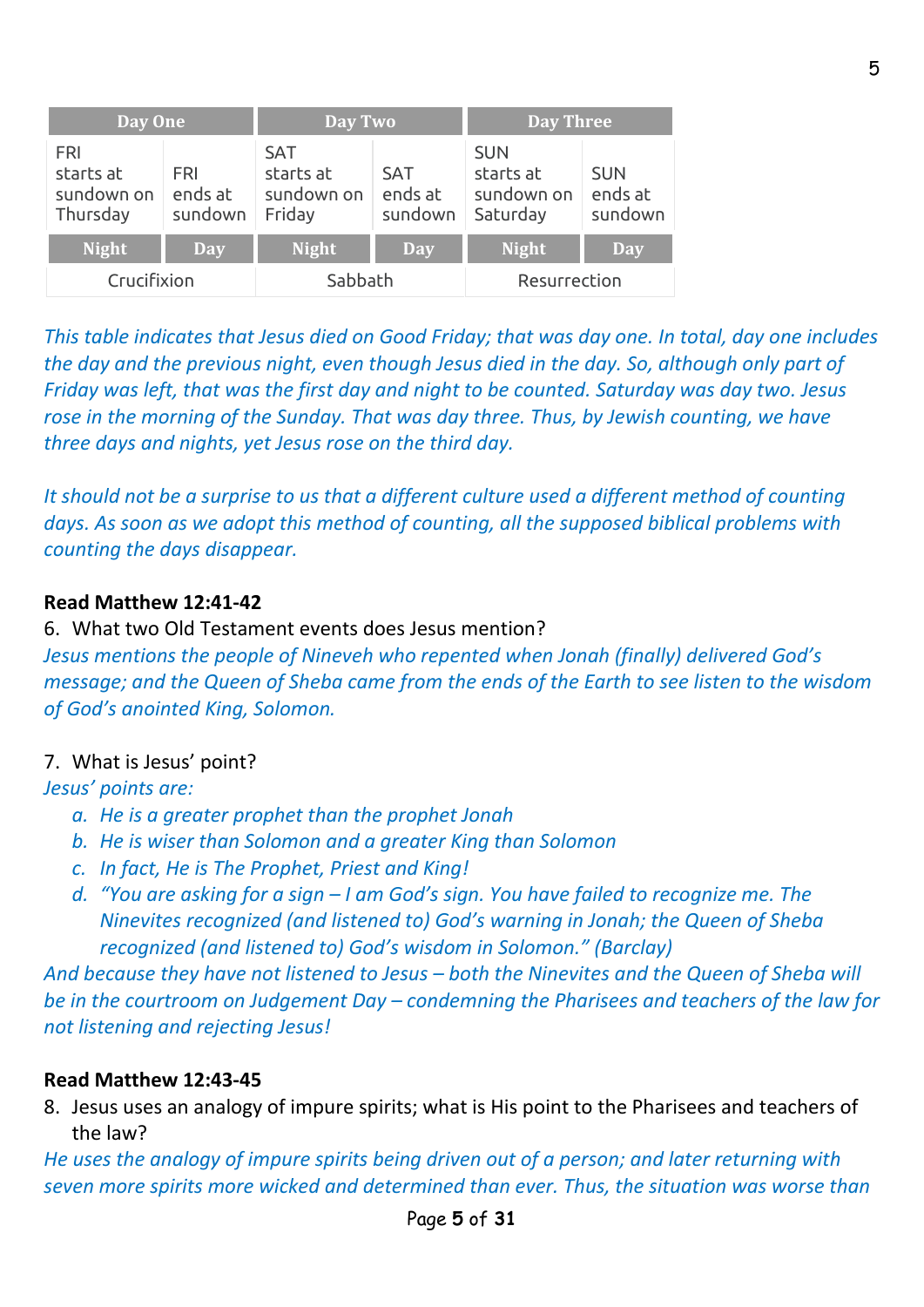*ever before. In the same way, rejecting and opposing Jesus would leave the Pharisees and teachers of the law much worse off than ever before. This wicked generation – exemplified by the Pharisees and teachers of the law who were rejecting Jesus – would find their last state much worse than their first. They thought Jesus wasn't messianic enough for their liking because He wasn't a political and military Messiah. Yet by AD70 – they state would be much worse!*

*Note: the evil spirit is only able to return because the house is empty. Jesus is referring to the fact that the Pharisees and teaches of the law will be empty of the indwelling of the Holy Spirit of Jesus by rejecting Him!*

*If we are filled with Jesus – being born again by the Spirit of God – then we cannot be empty and therefore inhabited by demons. "Though he shakes his chain at us, he cannot fasten his fangs in us." (Trapp)*

*And the last state of that man is worse than the first: This presses the urgency of being filled with the Spirit of Jesus Christ. There is something worse than being simply demon possessed; one can be possessed in a greater measure unto great misery. The answer to such misery is to be filled with the Spirit of Jesus Christ.* 

#### **Read Matthew 12:46-50**

9. Jesus identifies His true family; who are they?

*Considering the general context of opposition to Jesus, it may well be that the family of Jesus wanted to appeal to Him to not be so controversial in His ministry.*

*"The members of his family had come to take him, because they thought him beside himself. No doubt the Pharisees had so represented his ministry to his relatives that they thought they had better restrain him." (Spurgeon)*

*His family (Mum and brothers) don't have special privileges.*

*Jesus says His true family are those that do the will of His Father.*

*The will of the Father is found in John 6:40 – "For my Father's will is that everyone who looks to the Son and believes in him shall have eternal life, and I will raise them up at the last day."*

#### 10.How might verse 50 relate to the earlier request for a sign?

*Jesus' true family (the ones that do His Father's will) stand in stark contrast to the Pharisees and teachers of the law, who ask for a sign, and do not believe in Him; they are wicked and adulterous generation.*

11. **Ponder**: In the context of our church at St. David's – how might verse 50 apply? *Here at St. David's, we major on the term "Church Family" – the idea being as Jesus said – we are His brothers and sisters – His family – because we share in the common bond – of doing*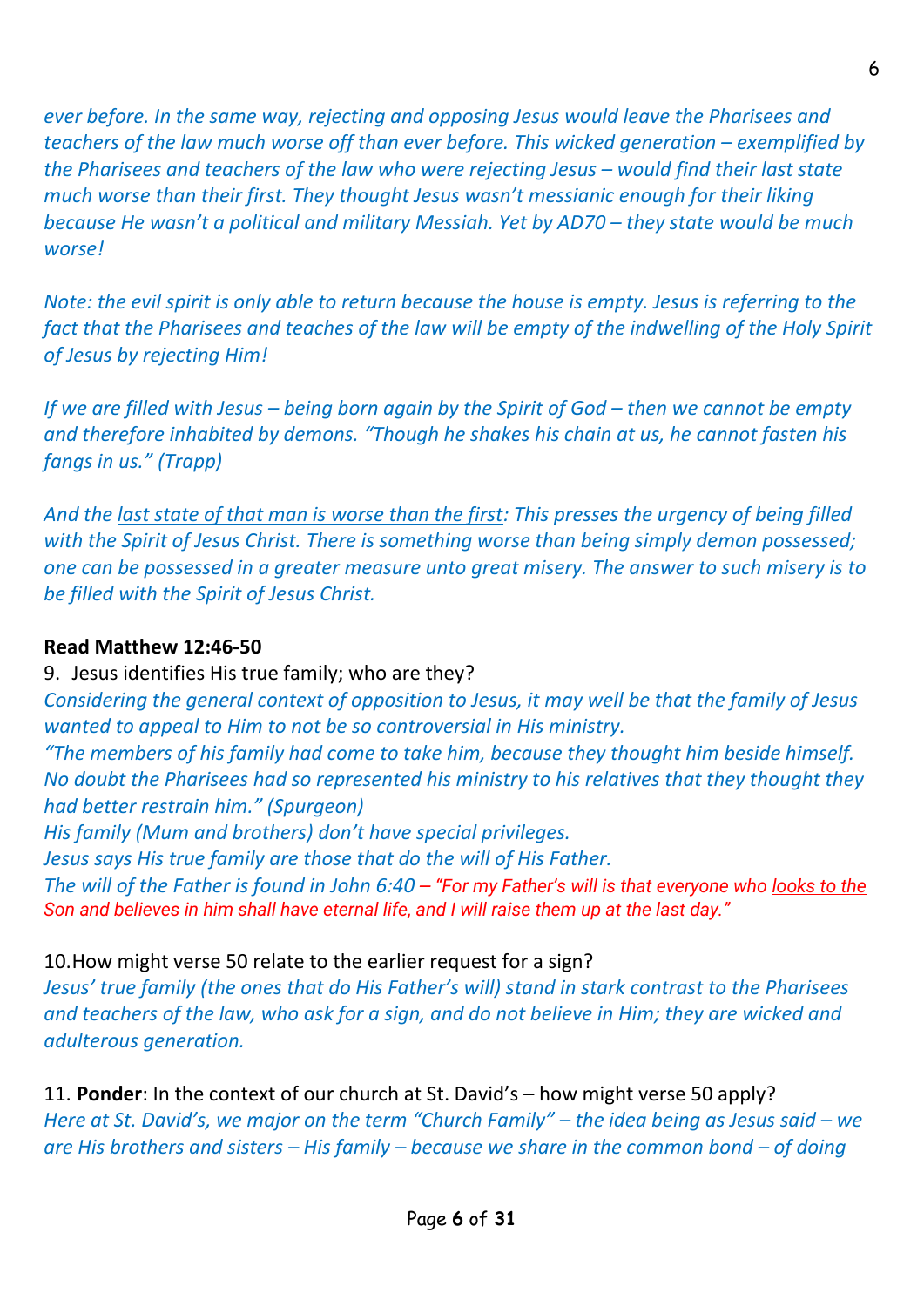*the Father's will – which is looking to Jesus and believing in Him – so we get forgiveness and eternal life.*

12. **Ponder**: Are signs and miracles necessary for us to believe? (cf. John 20:24-29) *Signs and miracles are not necessary. We don't necessarily need proof of who Jesus is. We have His Word and His Spirit – and we can simply have faith without ANY proof. Just simply believe God's Word is the absolute truth. Thomas doubted Jesus had risen from the dead and would not accept it until He saw Jesus'* 

*face to face alive! When Thomas finally saw Jesus – Thomas believed.*

*Jesus' reply says it all: "Because you have seen me, you have believed; blessed are those who have not seen and yet have believed." (John 20:29)*

#### What's the **BIG IDEA** of **Matthew 12:38-50?**

*Walk by faith not be sight.*



Give a **light globe** moment you experienced in this passage?



➔ How does this passage **apply to your life**?

- a. Confess any doubts we have
- b. Don't write people off like Jonah did
- c. We can't hide or run from God
- d. Everyone has the opportunity to be part of Jesus' family
- e. We are the messengers not the judge
- f. Walk by faith and not by sight!

**Share the verse** that had a special meaning to you in this study?

**Finish in prayer:** Thanking Jesus that we are part of His family and asking God to help us to do the will of our Father. Ask God to help us walk by faith and not by sight.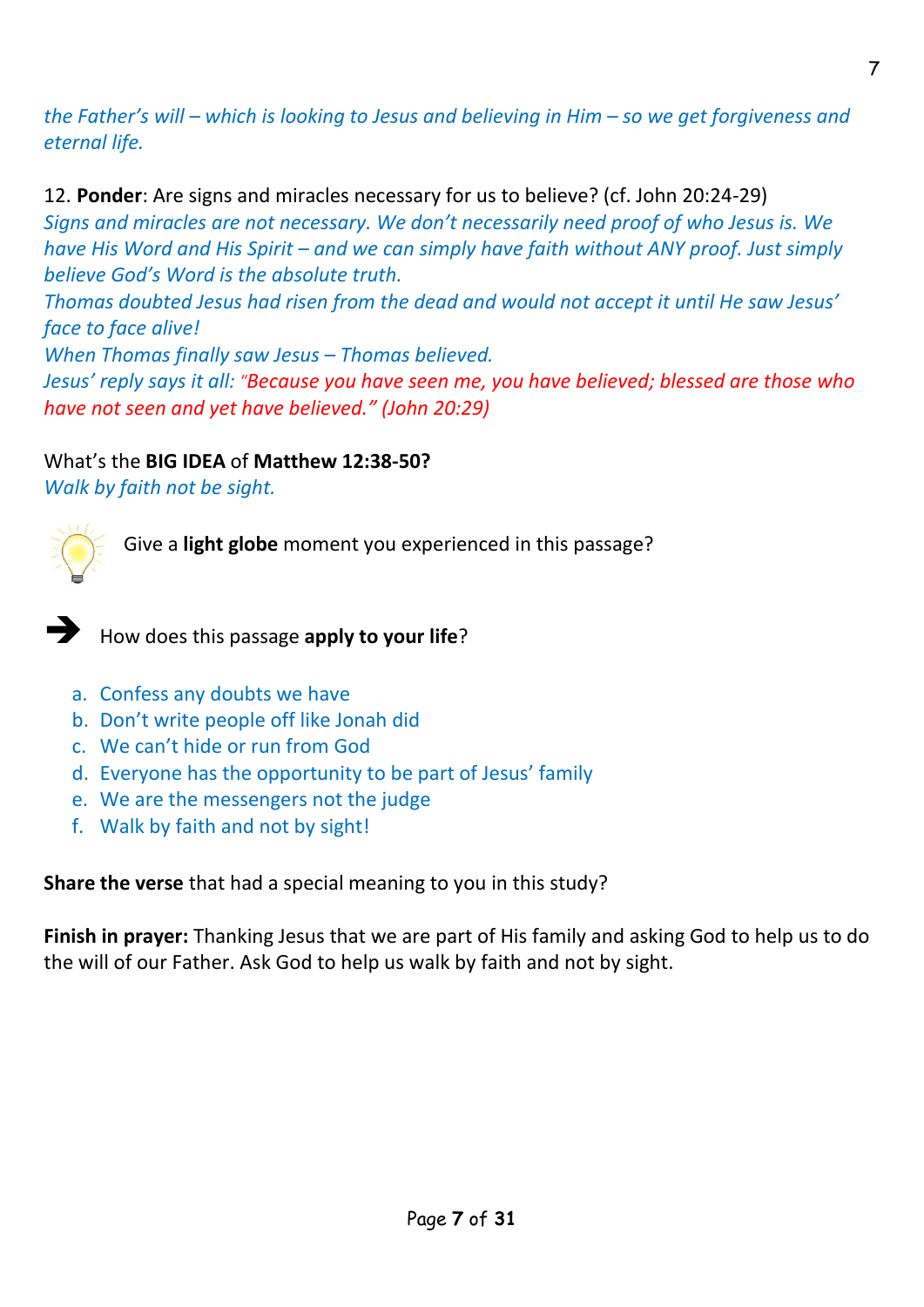#### **Study 2 – The Parable of the Sower – Matthew 13:1-23** *(Sermon on 01-May-22)*

#### **See parallel passages in Mark 4:1-20 and Luke 8:1-15**

**Before we begin:** Ponder – what is a parable and what's the purpose of a parable? *A simple definition: An earthly story with a heavenly meaning. So, a story is told about a topic* 

*that people can relate to (like a farming activity; sowing seeds) and the story has a meaning related to God and His Kingdom and His Son, Jesus.*

*Parable literally means "casting alongside". So, when Jesus tells His parable, the story is "cast alongside" a truth about God and His Kingdom, in order to illustrate that truth.*

*The purpose of parables was to:*

- *a) Reveal the truth to those who wanted to sincerely know and conceal the truth from those who were indifferent or couldn't care less or had their minds closed (like some of the Pharisees)*
- *b) Make people think about what the story means – and how it might apply to them and who they might be like in the story/parable*
- *c) People like stories – and tend to remember them more easily.*
- *d) Parables often had one "main point" or "big idea" that people can take away.*

#### **Read Matthew 13:1-3a**

1. Why do you think Jesus taught from a boat?

*Jesus sometimes used a boat as a "pulpit" (as in Mark 3:9) to give Him a place to speak away from the crowd pressing in on Him. It also provided good acoustics and nice backdrop! Also, Jesus was not always accepted in towns and synagogues.*

2. What advantage is there in the people standing and Jesus sitting?

*If people have to stand; then they will pay more attention.*

*As Charles Spurgeon puts it: "we should have less sleeping in congregations if this arrangement still prevailed"*

#### **Read Matthew 13:3b-9**

3. Why would Jesus use a parable about farming? *Israel had many agricultural customs and so most people could relate to a farming story.*

- 4. What locations (ground/soil) were sown?
	- *a. The path*
	- *b. Rocky places*
	- *c. Among thorns*
	- *d. Good soil*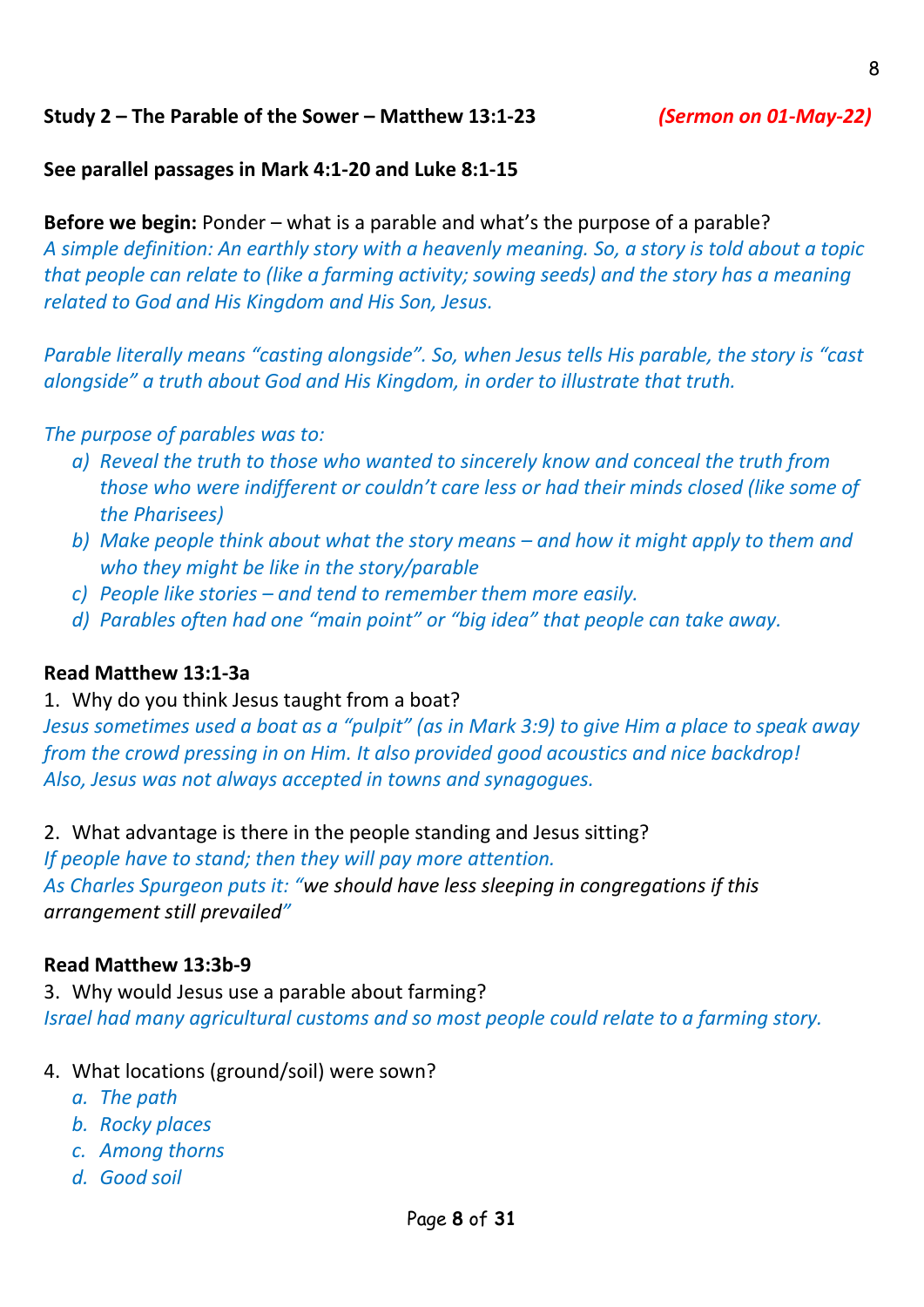#### 5. What do you think Jesus meant in verse 9 by: "*whoever has ears, let him hear*"?

*This was a call from Jesus for the people to "listen". Not just "hear" but "listen" as someone who is really seeking the truth of God and wants to learn!*

#### **Read Matthew 13:10-17**

6. What question do the disciples ask in verse 10? *The question they ask is "Why do you speak to the people in parables?"*

#### 7. What does Jesus' answer in verse 11 mean?

*Jesus' answer in verse 11 is: Because the knowledge of the secrets of the kingdom of heaven has been given to you, but not to them.*

*Jesus explained that He used parables so that the hearts of those rejecting would not be hardened further.*

*The same sun that softens the wax hardens the clay; and so, the very same gospel message that humbles the honest heart and leads to repentance may also harden the heart of the dishonest listener and confirm that person in their path of disobedience.*

*"The parable conceals truth from those who are either too lazy to think or too blinded by prejudice to see. It puts the responsibility fairly and squarely on the individual. It reveals truth to him who desires truth; it conceals truth from him who does not wish to see the truth." (Barclay)*

*"Thus, the parables spoke to the crowds do not simply convey information, nor mask it, but challenge the hearers." (Carson)*

#### 8. What principle is at play in verse 12?

*The idea is that those who are open and sensitive to spiritual truth more will be given through the parables. Yet to those who are not open – who do not have, these ones will end up in an even worse condition.*

*"Life is always a process of gaining more or losing more…For weakness, like strength, is an increasing thing." (Barclay)*

For example, if we use our muscles they increase in size and strength; if we do not use our *muscles, they decrease in size and strength.*

#### 9. What is Jesus' explanation in verse 13?

*"Though seeing, they do not see; though hearing, they do not hear or understand". The parables of Jesus were not illustrations making difficult things clear to all. They presented God's message so the spiritually sensitive could understand, but the hardened would merely hear a story without heaping up additional condemnation for rejecting God's Word.*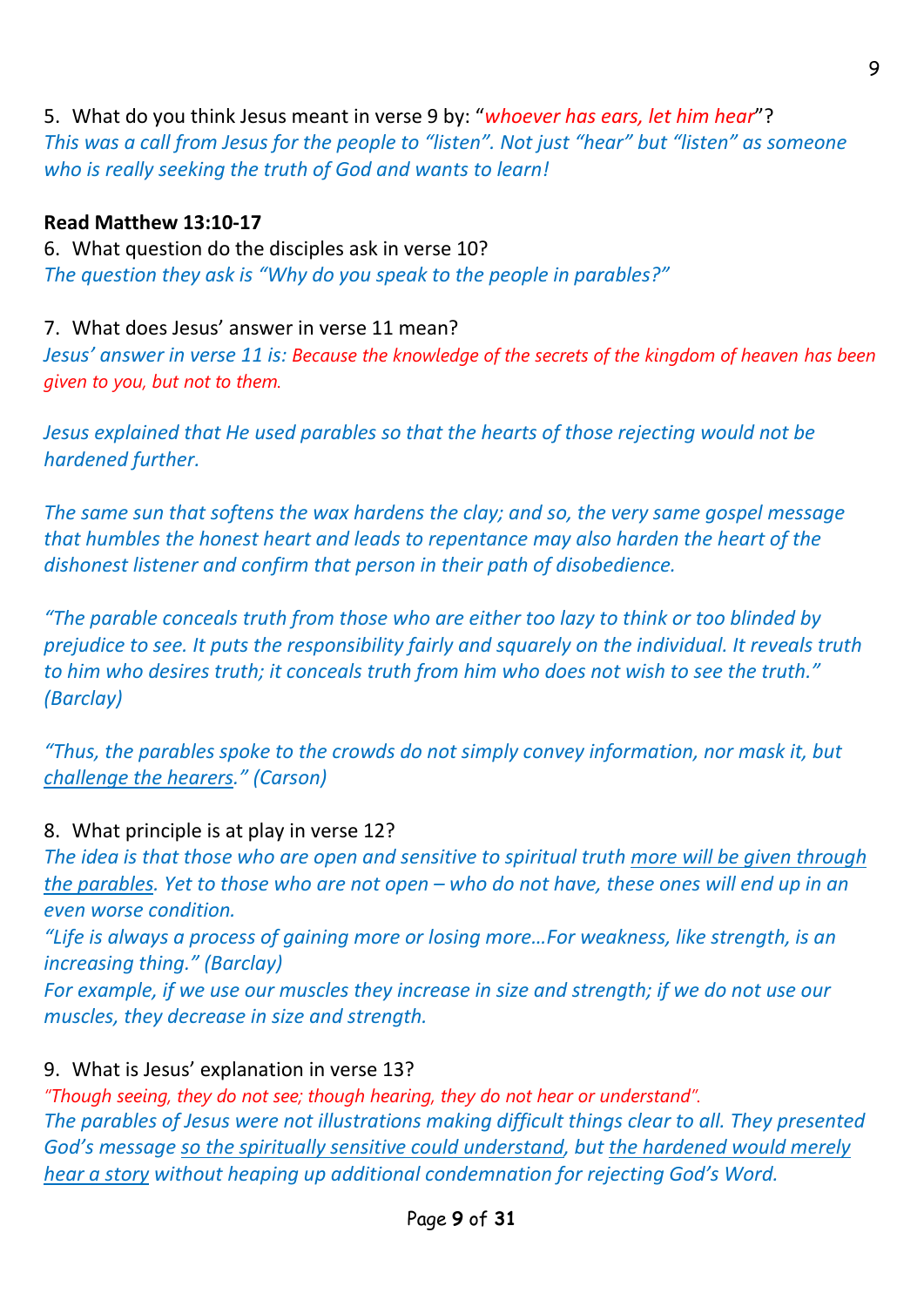*Parables are an example of God's mercy towards the hardened. The parables were given in the context of the Jewish leaders' building rejection of Jesus and His work. In this sense they were examples of mercy given to the undeserving. There was still the possibility of them softening their hearts and taking in the message of the parable.*

10.What prophecy is fulfilled here in verses 14 and 15? (cf. **Isaiah 6:8-10**) *By speaking in parables, Jesus also fulfilled prophecy.* Jesus spoke in a way that the hardened would hear but not (really) hear and see but not *(really) see.*

*The phrase "For the people's heart has become calloused, literally means "fat" "A fat heart is a fearful plague…None can delight in God's law that are fat-hearted." (Trapp)*

*"They did not really see what they saw, nor hear what they heard. The plainer the teaching, the more they were puzzled by it." (Spurgeon)*

#### 11.What privileged position do the disciples have in verses 16 and 17?

*The disciples are blessed (v16)*

*Those who do understand the parables of Jesus are genuinely blessed. Not only do they gain the benefit of the spiritual truth illustrated, but they also display some measure of responsiveness to the Holy Spirit.*

#### **Read Matthew 13:18-23**

12.Here Jesus explains the meaning of the parable?

#### a. Who is the Sower?

*The person who sows the seed (which is God's Word); therefore, the person who shares God's Word.*

#### b. What is the seed?

*The seed = God's Word*

#### c. Who are the locations (ground/soils)?

*The various locations (ground/soil) are the different kinds of hearts that receive God's word and the varied results show the different responses to the Word of God.* 

*a.* The path – this soil/location represents those who never really hear the word with *understanding. The Word of God must be understood before it can truly bear fruit. One of Satan's chief works is to keep men in darkness regarding their understanding of the gospel (2 Corinthians 4:3-4). "Satan is always on the watch to hinder the Word…He is always afraid to leave the truth even in hard and dry contact with a mind." (Spurgeon)*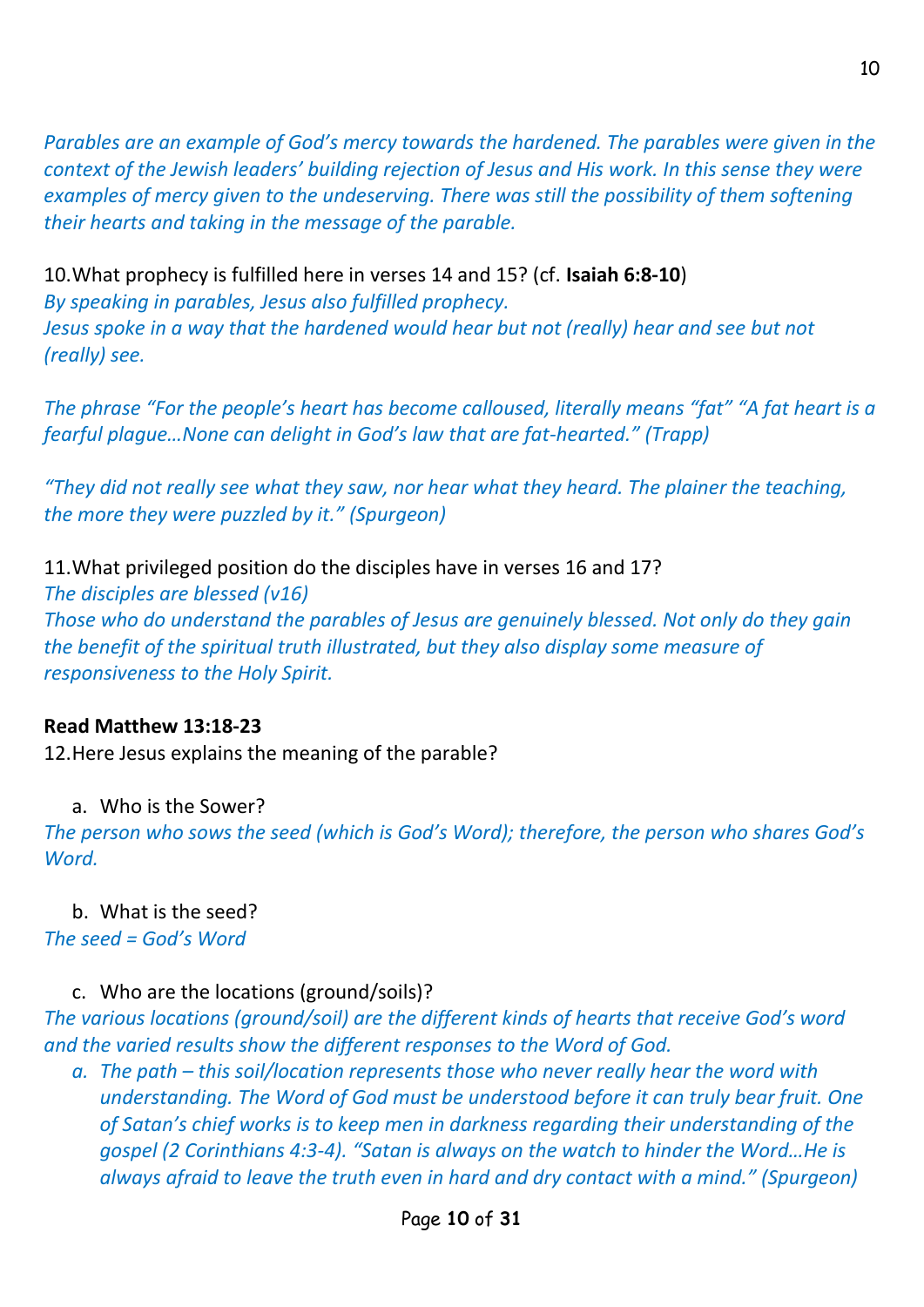*b. Rocky places - As seed falling on the thin soil on top of the rocky places quickly springs up and then quickly withers and dies (Matthew 13:5-6), so some respond to the word with immediate enthusiasm yet soon wither away. This soil represents those who receive the word enthusiastically, but their life is short-lived, because they are not willing to endure tribulation or persecution…because of the word.*

*Spurgeon made a good point: "I want you clearly to understand that the fault did not lie in the suddenness of their supposed conversion. Many sudden conversions have been among the best that have ever happened." The problem was not their sudden growth, but their lack of depth.*

*"Tribulation is a general term for suffering which comes from outside; persecution is deliberately inflicted, and usually implies a religious motive. Falls away is literally 'is tripped up'; it is not a gradual loss of interest, but a collapse under pressure." (France)*

- *c. Among thorns - As seed falling among thorns grew, the stalks of grain were soon choked out (Matthew 13:7), so some people respond to the word and grow for a while, but are choked and stopped in their spiritual growth by competition from unspiritual things (i.e., the trappings and temptations of this world). This soil (among thorns) represents fertile ground for the word; but their soil is too fertile, because it also grows all sorts of other things that choke out the Word of God; namely, it is the cares of this world and the deceitfulness of riches that choke the word.*
- *d. Good soil - Seed falling on good soil brings a good crop of grain (Matthew 13:8), so some respond rightly to the word and bear fruit. This soil represents those who receive the word, and it bears fruit in their soil – in differing proportions (some hundredfold, some sixty, some thirty), though each has a generous harvest.*

#### d. Who are the birds?

*The evil one (Satan) who snatches the Word from people before they can accept it.*

#### e. What does the sun represent?

*The sun represents trails, tribulations and persecution.*

#### 13.**Ponder**: Why compare God's Word to seeds? (cf. Hebrews 4:12)

*Because God's Word is "alive and active" just like a seed growing in soil! And just like the seed must take root – so God's word must take root in people's heart. Just like a seed that grows produces a plant that bears fruit, so too God's word grows in people and produces spiritual fruit.* 

#### 14.What great comfort is there in verses 8 and 23?

*A crop of 100-fold; 60-fold or 30-fold is produced when God's Word is sown in "good soil"*

15.**Ponder**: What word is emphasized over and over in this passage? Why?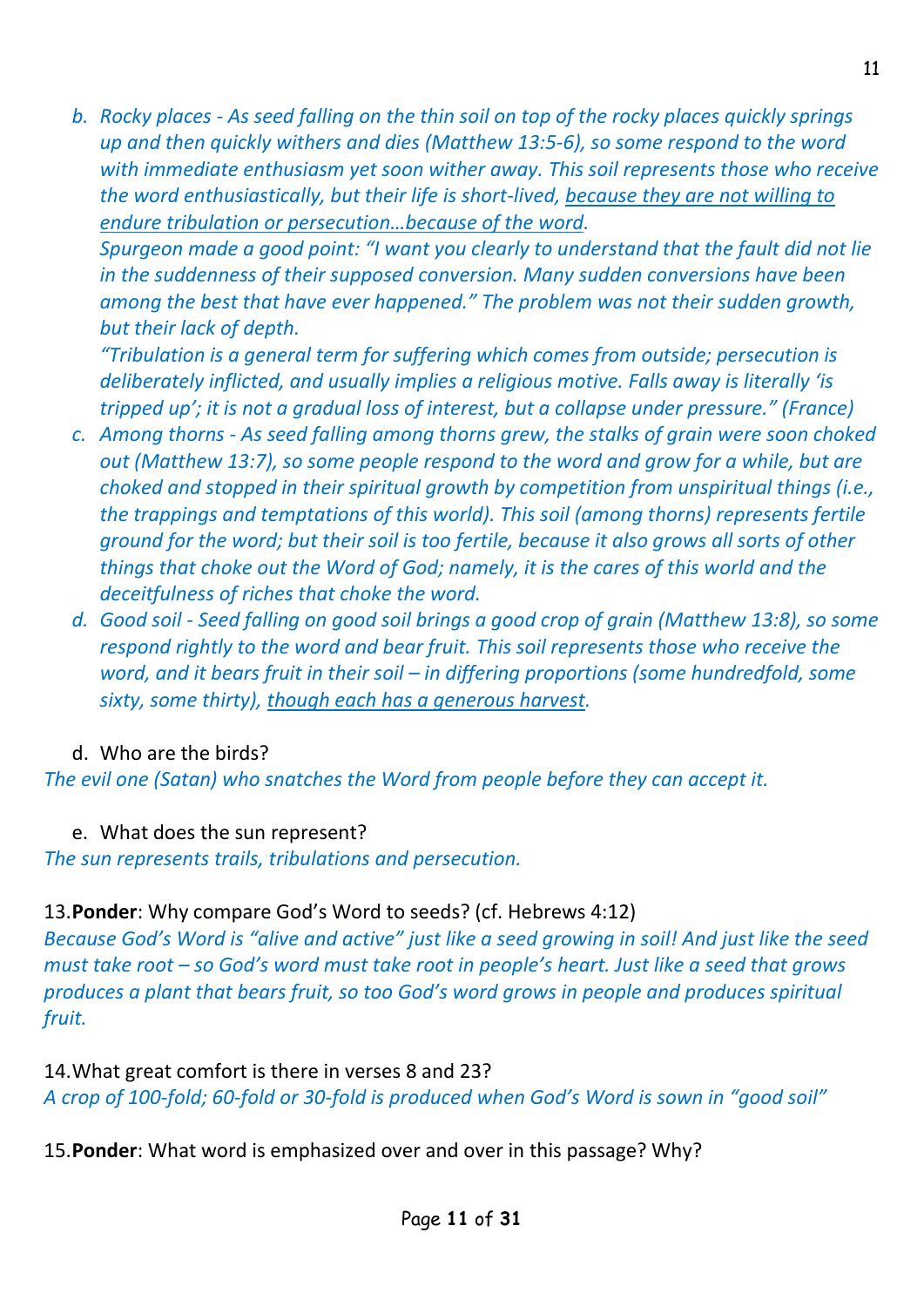12

*The word "hear" is used 17 times in Matthew 13:1-23! Jesus wants the people who are listening to the parable to get the message of how important it is to hear His Word. The word literally means: to understand, perceive the sense of what is said.*

#### 16.What must accompany hearing in verses 19 and 23?

*Understand. It literally means to "join together in your mind" what you've just heard. We might say today "joining the dots…"*

17.**Ponder**: Are the parables designed to conceal truth or designed for something else? *Jesus is not here saying that parables are designed to conceal truth and thus keep people out of the Kingdom of Heaven, but that as a matter of fact not everyone has the ability to penetrate their meaning. The ability is GIVEN to the disciples, rather than being a result of human cleverness.* 

*The ability to penetrate the meaning of parables is given to those who have "open" rather than "closed" hearts/minds. The key ingredient is a disposition towards God/Jesus.*

*Also, parables are designed to excite people's interest and arouse their curiosity; and make people think about what they've heard – so that their response is a genuine one in which they bear fruit – fruit that lasts.* 

*Just like sun can make a plant grow and kill a plant; so too trials and persecutions can both decrease and increase faith; and temptations of the world can both lead astray and strengthen the resolve not to be tempted.*

#### 18.Why did Jesus teach in parables? (cf. **Psalm 78:1-8 and Isaiah 6:8-10**)

- *a. To fulfil prophecy – Psalm 78:2-4 says He will "open His mouth with parables; I will utter hidden things, things from of old—things we have heard and known, things our ancestors have told us. We will not hide them from their descendants; we will tell the next generation the praiseworthy deeds of the Lord, his power, and the wonders he has done". Jesus' parables are designed to reveal what was concealed or a mystery in the Old Testament. For example; the OT says a Messiah will come; but no-one in Jesus' day fully understand that a Messiah would be crucified (even though it's in Psalm 22 and Isaiah 53).*
- *b. To fulfil prophecy – Isaiah 6:8-10 – just like it was in Isaiah's day – so it is in Jesus' day – many have hard hearts, spiritual blindness and deafness: "Be ever hearing, but never understanding; be ever seeing, but never perceiving.' Make the heart of this people calloused; make their ears dull and close their eyes. Otherwise, they might see with their eyes, hear with their ears, understand with their hearts, and turn and be healed.". Jesus' parables are also designed to make some reject Him. For example, in John 8:45, Jesus says: "*Yet because I tell the truth, you do not believe me!*". That's an astonishing statement*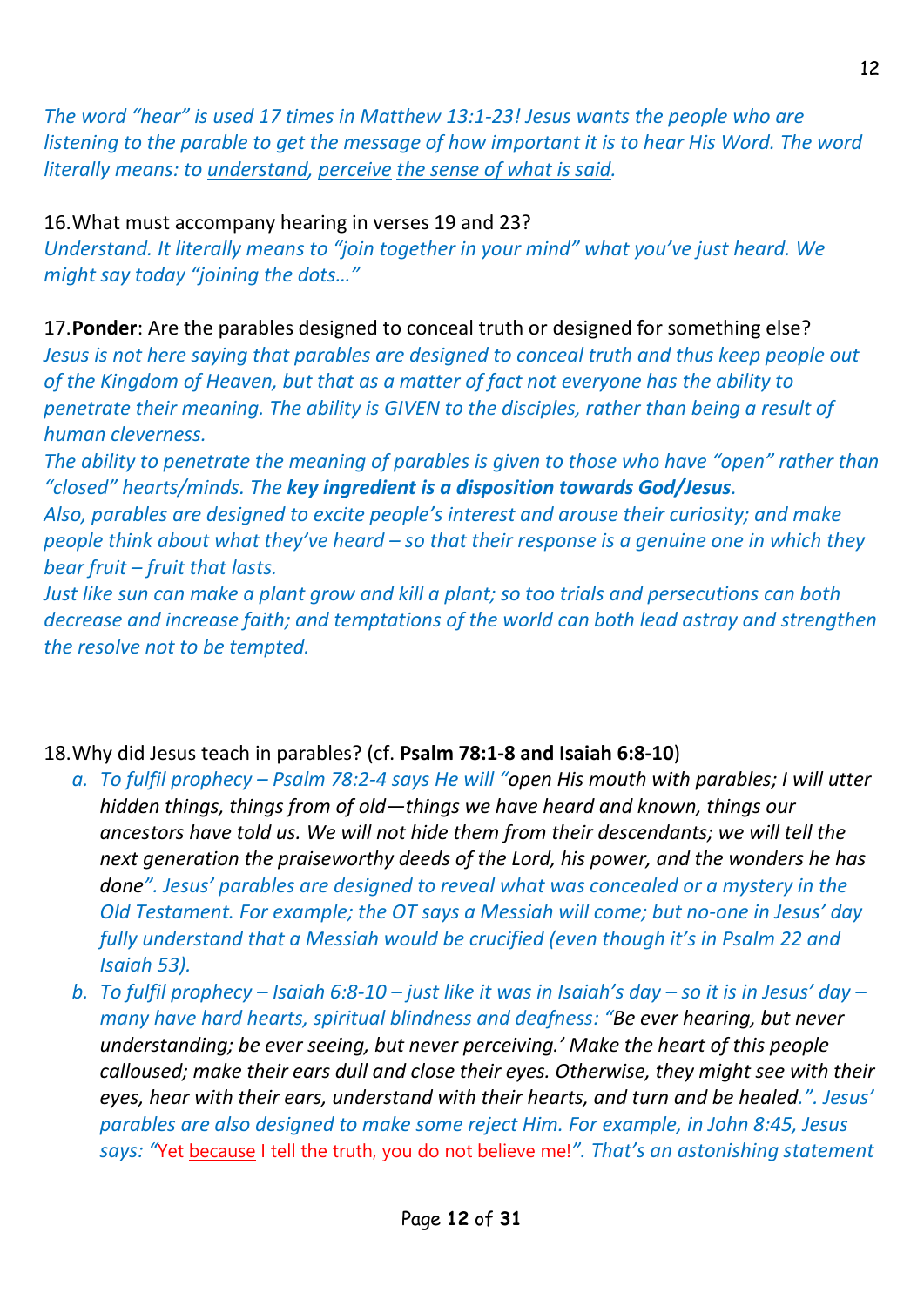*by Jesus – He's told them the truth and that causes them to not believe. If they won't believe the truth – what else is left?*

*See also John 10:26-27 - <sup>26</sup> but <u>you do not believe because you are not my sheep</u>. <sup>27</sup> My* sheep listen to my voice; I know them, and they follow me.

See also 1 Corinthians 2:14 - <sup>14</sup> The person without the Spirit does not accept the things that come from the Spirit of God but considers them foolishness, and cannot understand them because they are discerned only through the Spirit.

#### What's the **BIG IDEA** of **Matthew 13:1-23?**

*We must really "hear" God's word and take it into our hearts and produce fruit – fruit that lasts.*



Give a **light globe** moment you experienced in this passage? *3 out of 4 of the "soils" were unreceptive/unproductive*

#### ➔ How does this passage **apply to your life**?

- *a. Pray for wisdom in understanding God's Word (the seed)*
- *b. The parable is a mirror: it shows people where they stand. It is held up to the faces of Jesus' hearers.*
- *c. The response to God's Word (the seed) depends not only on the message (the same seed is sown in each case) but also on the readiness of the hearers to receive it.*
- *d. 3 out of 4 of the "soils" were unreceptive/unproductive*
- *e. However, the productive soil produces a great harvest – 100/60/30 times increase.*
- *f. All parables work the same way as the parable of the Sower; they are all met with varied response.*
- *g. Fruit is the test of true salvation (Matthew 7:16). This will include holiness (Romans 6:22); Christian character (Galatians 5:22-23); good works (Colossians 1:10); winning others for Christ (Romans 1:13); sharing what we have (Romans 15:25-28) and praising God (Hebrews 13:15)*
- *h.* We cannot assume everyone listening on Sunday is understanding and believing.
- *i. Parables challenge people to make a decision. Jesus' message is polarizing!*
- *j. Which soil are we?*
- *k. Are we sowing God's Word?*

**Share the verse** that had a special meaning to you in this study?

**Finish in prayer:** Thanking God for His Word and asking God to help us as we *hear* His Word to take it into our hearts and minds.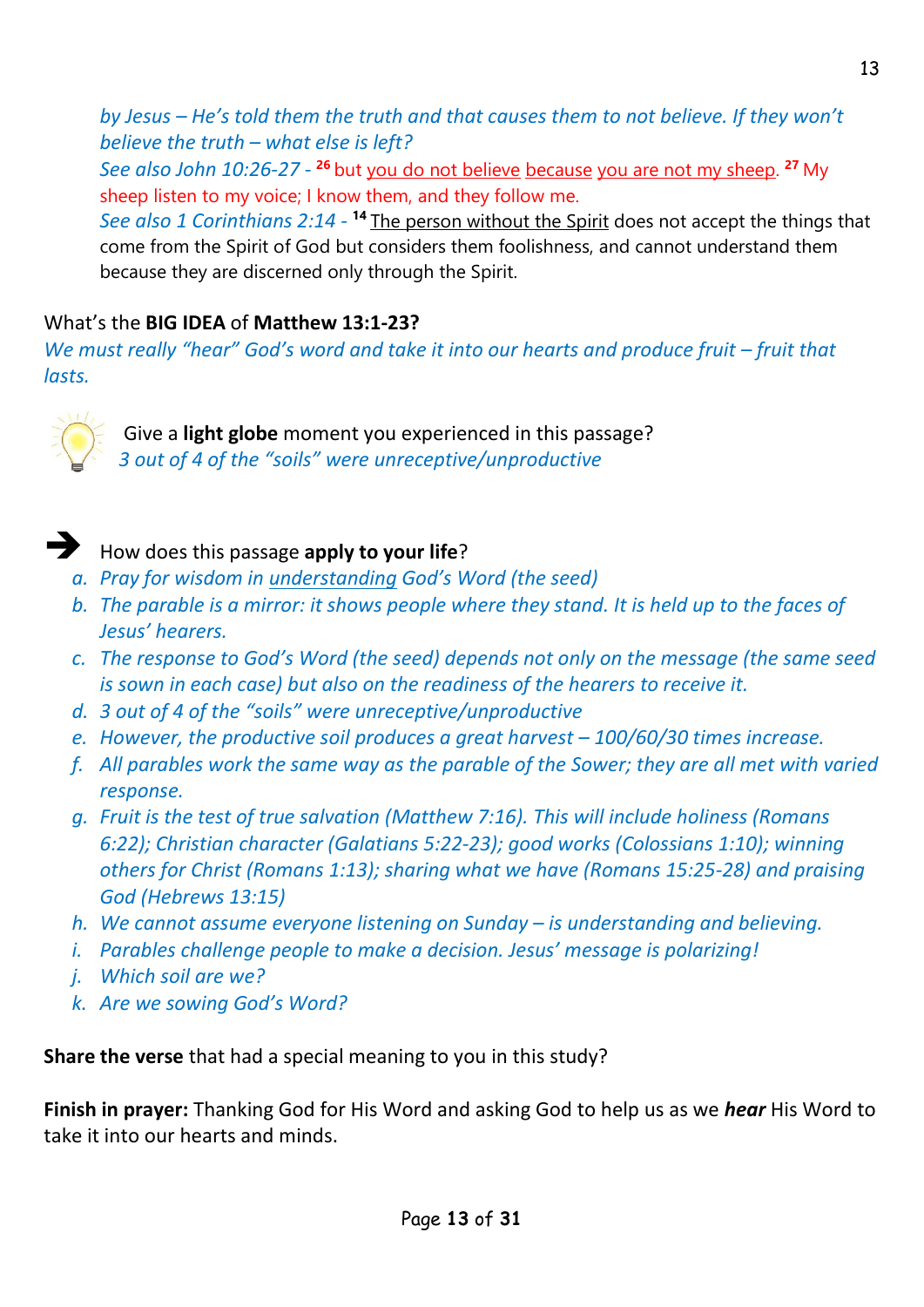#### **– The Kingdom of God is like – Matthew 13:24-43** *(Sermon on 08-May-22)*

In the last study, in the parable in Matthew 13:1-23; Satan tried to snatch the Word from people's hearts (Matt 13:4, 19). But that's not Satan's only tactic as the next parables show…

#### **Read Matthew 13:24-30**

1. What problem did the man encounter when he sowed good seed in his field? *His enemy came whilst everyone was sleeping and sowed weeds among the wheat, and went away. So, there was both wheat and weeds growing together.*

2. The weeds mentioned in this parable are called tares in the King James Version. What are tares and what is the problem when they grow next to wheat?

*Greek word for tares is zizanion – it is rye grass (darnel) that resembles wheat, except grains are black. Some commentators say the darnel looks exactly like wheat until it grows taller – and that it is also poisonous (as some are in the church!) The problem is – it's hard to tell which is the wheat and which is the tares.*

3. Remember parables have another meaning related to God's Kingdom; so:

#### a. Who is the man?

*The man is the Son of Man (Jesus) as stated later in verse 37.*

b. Who/What is the field?

*The field is the world as stated later in verse 38.*

c. Who is the wheat?

*The wheat represents the people of God's kingdom, believers; as stated in later in verse 38.*

d. Who are the weeds (tares)?

*The weeds (tares) are the people that belong to the evil one (Satan) and the enemy who sowed the weeds (tares) is the devil.*

#### 4. What are we meant to do about the weeds (tares)?

*The servants of the Sower wanted to pull up the weeds; but the Sower said no because while they are pulling up the weeds, they may pull up the wheat also! So, the servants were to wait for the harvest; the good wheat and the bad tares will be separated. The harvest represents the end of the age, when all people will be judged; and the harvesters will be God's angels, as stated later in verse 39.*

*Note: Jesus tells this parable about the weeds (tares) immediately after the parable of the Sower, as some might have a question in their mind as to what to do with the seed that grows*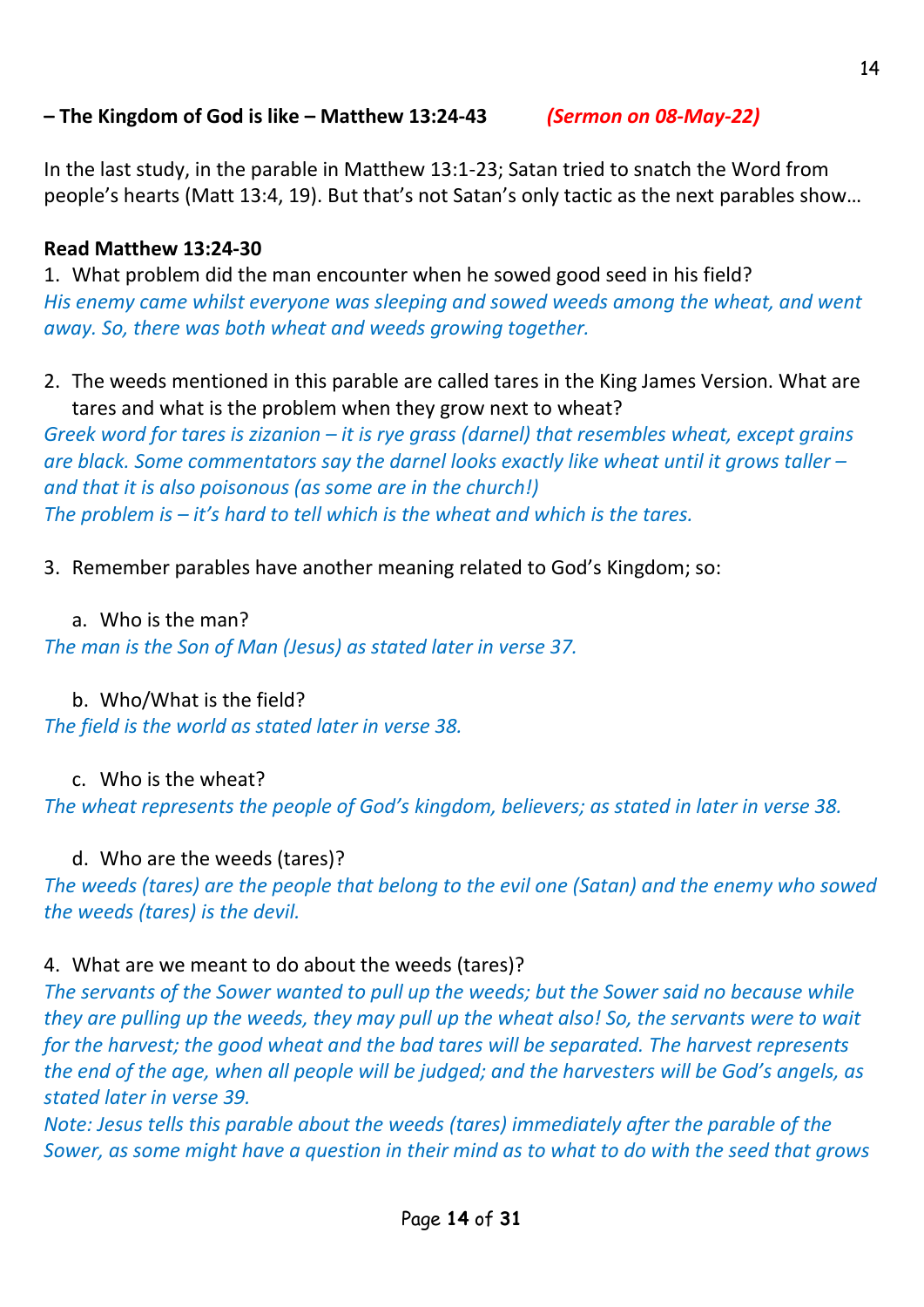*in amongst weeds and thorns; should they pull up the weeds immediately? Jesus answers negatively in this parable of the weeds (tares) and says no, you need to wait! Illustration: I have trouble telling the difference between onion weed, freesias and jonquils!*

#### 5. What will God do about the weeds (tares)?

*The weeds will be bundled up and burned; as stated in verse 30 and later in verse 40. The fire represents Hell, as stated in verses 40-42.*

#### **Read Matthew 13:31-32**

#### 6. What farming example does Jesus use this time?

*The planting of a mustard seed in a field. The mustard seed is proverbially seen as something minute (we might say today "as tiny as an ant"). Despite the size of the mustard seed, the fullgrown plant could be 3 metres. The fact that the mustard seed is said to grow into a tree rather than a large plant suggests an abnormal growth.*

7. Jesus doesn't explain this parable, so we have to work it out from the context and from other passages.

#### a. What does the mustard seed represent?

*The mustard seed represents God's word starting with small beginnings and flourish. God's kingdom may appear unimpressive to begin with; but appearances are deceptive; in time God's kingdom will grow, and no-one will be able to ignore it.*

b. What does the large garden plant/tree represent? (cf. Daniel 4:10-12; **Ezekiel 17:22-24**; 31:3-9)

#### *The large plant/tree represents a huge empire.*

*The large garden plant/tree represents abundance – Daniel 4:10-12 – says "food for all" – God's Kingdom is available for all! Also, there is "shelter" (refuge) in God's Kingdom; and safety "birds lived in the branches"; although "birds" could be outsiders? But the point of the story in Daniel is the tree represents King Nebuchadnezzer's growing empire and how he became arrogant; and eventually a messenger from God came and chopped down the tree. Ezekiel 17 has the image of God taking a cutting from one of the highest trees of Israel and planting a low tree on the mountains of Israel that grows big and that produces an abundance of fruit – and every kind of bird nests in it. The birds representing Gentiles as well as Jews. Ezekiel 17 also suggests that God is in control of this growth – and He can bring down the high and exalt the low – as He does throughout the Bible.*

*Ezekiel 31 – confirms the idea that God is in control. God warns Egypt – "a big tree nation" like Assyria – that all "big tree nations" can be taken down and end up like logs!*

#### c. Who are the birds?

*This is tricky. In the parable of the Sower; the birds were the ones who took away the seeds (i.e., agents of Satan) and given we've just been talking about the parable of the weeds (tares)*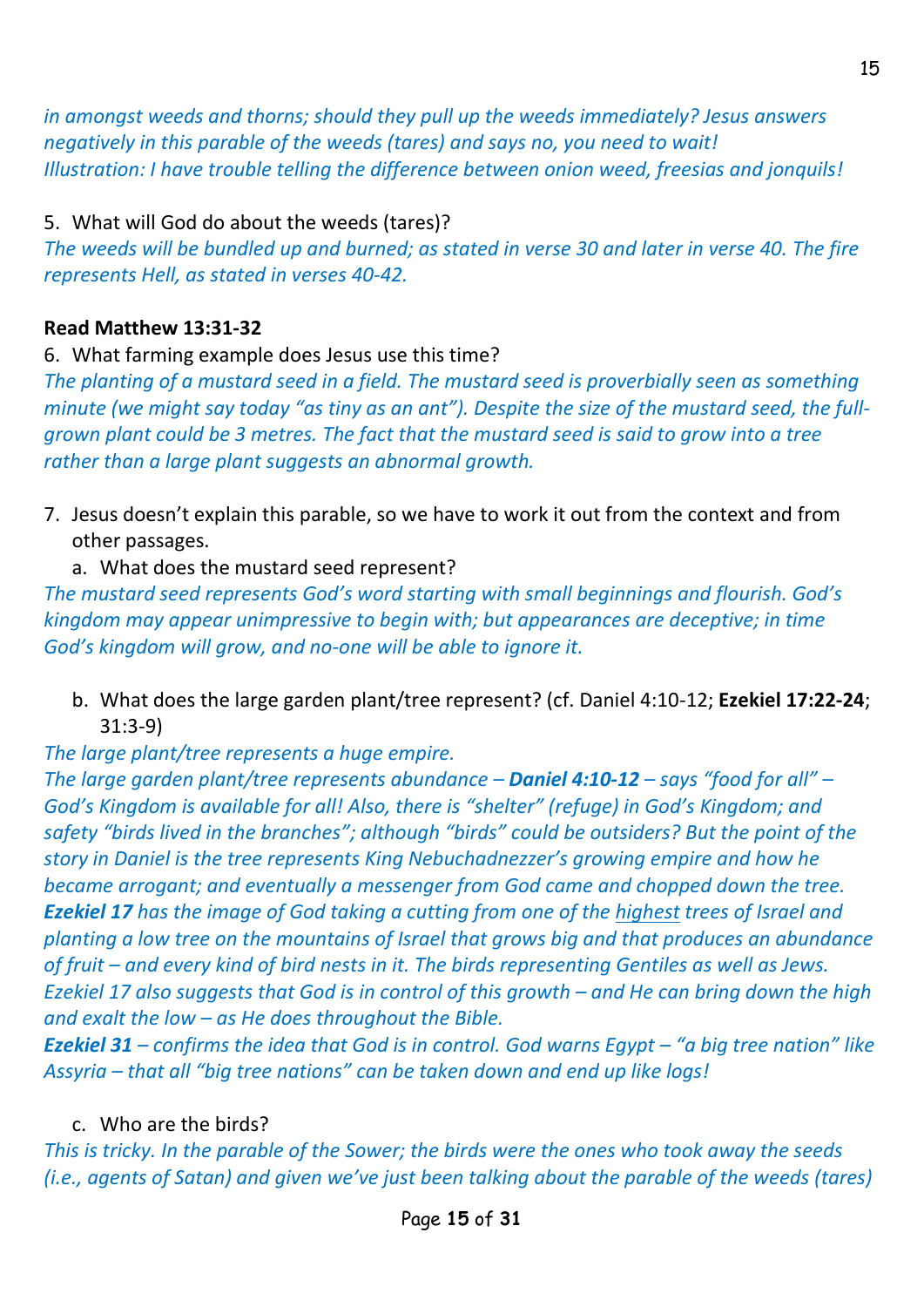*– it's likely the point is – the Kingdom starts off small (mustard seed) and grows big (3 metres plant) – but there will be some "weeds/tares" in this case birds sitting in the branches of the Kingdom tree – who are not fair dinkum. I think that's a better interpretation than the birds being gentiles or other nations.*

#### 8. What is the point of the parable of the mustard seed?

*Little becomes great when God is at work!*

*Illustration: You may remember the Superannuation advert "From little things big things grow" (Paul Kelly song).*

*However, there is a subtle warning that instead of the Kingdom of Heaven as it grows big on Earth, being characterized by humility and gentleness, the Kingdom on earth becomes rich, powerful and in some cases authoritative and arrogant (which is where the birds come in). So instead of the Kingdom relying on obedience to Jesus and His Word, dependency on the Holy Spirit and a child-like faith in our Heavenly Father – the Kingdom relies on marketing tactics, high profile publicity, business practices – and becomes a nesting place for birds. The parable is not saying the Christ's church is a failure but as it grows it is prone to distortion and corruption, which history has shown!*

#### **Read Matthew 13:33-35**

9. What agricultural/cooking example does Jesus use here?

*Jesus talks about a woman putting yeast into sixty pounds of flour. A handful of yeast eventually permeates the whole flour and goes through the whole batch of dough.*

*Note: Bread was an important food in Israel; and our daily bread (spiritual) food – a little each day – grows us.*

10.What does yeast (leaven) represent throughout the Bible? (Exodus 12:8, 15-20; 13:7; 34:25; Luke 12:1; Matt 16:6-12; 22:16-21; 1 Corinthians 4:18-19; 5:2, 6-8; 8:1; Galatians 5:9)

*Yeast (leaven) definition: The most common one being S. cerevisiae, is used in baking as a leavening agent, where it converts the food /fermentable sugars present in dough into the gas carbon dioxide. This causes the dough to expand or rise as gas forms pockets or bubbles.*

*This very short parable of yeast (leaven) could be seen as another example of growth. A tiny bit of yeast (leaven) permeates a whole batch –in the same way God's word starts off small and grows and influences a great "batch" of people. That is certainly true.*

*But again, in context, we have had in the earlier parables weeds (tares) corrupting the Kingdom; we have here God's Kingdom being threatened by the threat of corruption and impurity (yeast/leaven).*

*In the various passages below, we see yeast (leaven) in a negative sense:*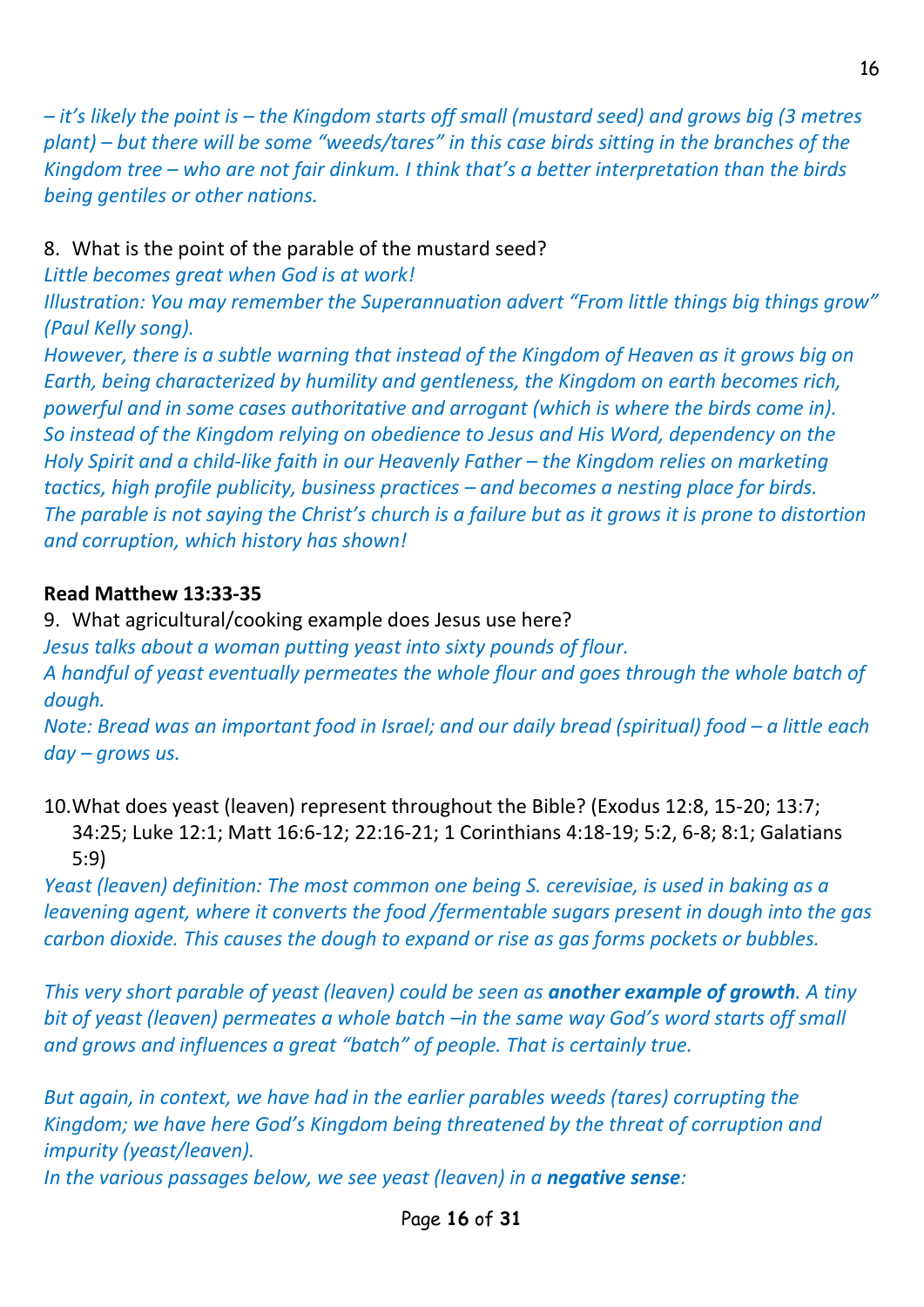*Exodus 12:8, 15-10 – At Passover they ate bread without yeast (as a symbol of purity because yeast was seen as a picture of sin and corruption)*

*Exodus 13:7 – At the consecration of the first born they again had bread without yeast (as a symbol of purity)*

*Exodus 34:25 – As God ordains the various feasts – sacrifices are to be made without yeast Luke 12:1 – Jesus warns against the "yeast" of the Pharisees which He says is hypocrisy Matt 16:6-12 – Jesus warns against the "yeast" of the Pharisees which He says this time is also their teaching*

*Matt 22:16-21 – An example of the Pharisees hypocrisy when they ask if they should pay tax and Jesus replies "give to Caesar what is Caesar's"*

*1 Cor 4:18-19 – Paul says the Kingdom of God is not a matter of talk but power – not with a rod but with love*

*1 Cor 5:2 – Warns against being proud over a sinful incest act and then says in 1 Cor 5:6-8 – Paul says a little yeast leavens the whole batch; get rid of the old yeast.*

*1 Cor 8:1 – warns against getting puffed up with knowledge* 

*Gal 5:9 – Again, Paul warns against a little yeast working through a whole batch – therefore a call to purity.*

*But remember yeast is hidden in the batch of dough, yet it permeates the whole batch. As we just said yeast (leaven) had a bad press in Israel. For example, all yeast (leaven) had to be removed from the house at Passover – to make the house "clean".*

*So, Jesus' listeners would have been a bit surprised to hear Jesus use yeast (leaven) as an image of the Kingdom of Heaven. Yet when we think about it, that is just what Jesus' followers must have seemed like to any respectable Jew; they would have seemed like yeast (leaven). Jesus' followers included the common, uneducated fishermen, farmers, carpenters, women, tax collectors and disreputable characters – it would seem quite distasteful to the respectable Jew. But God is like that. He takes distasteful characters and transforms them and then transforms society through them. God's Kingdom might seem initially to be unimpressive (tax collectors and sinners) but it grows into something amazing.*

*But there is a stronger point: God's Kingdom through His Word is bound to penetrate and transform the evil environment in which it is sown just as effectively as yeast penetrates and transforms the flour into which it is put. To be sure, the powers of evil (the yeast/leaven) will do all they can to resist and corrupt the Kingdom, but their efforts will ultimately be seen to have no purpose. Until the consummation of the Kingdom, when Jesus returns, there will always be found alongside the bona fide children of the kingdom those who do not belong to it.* 

11.What is the point of the parable?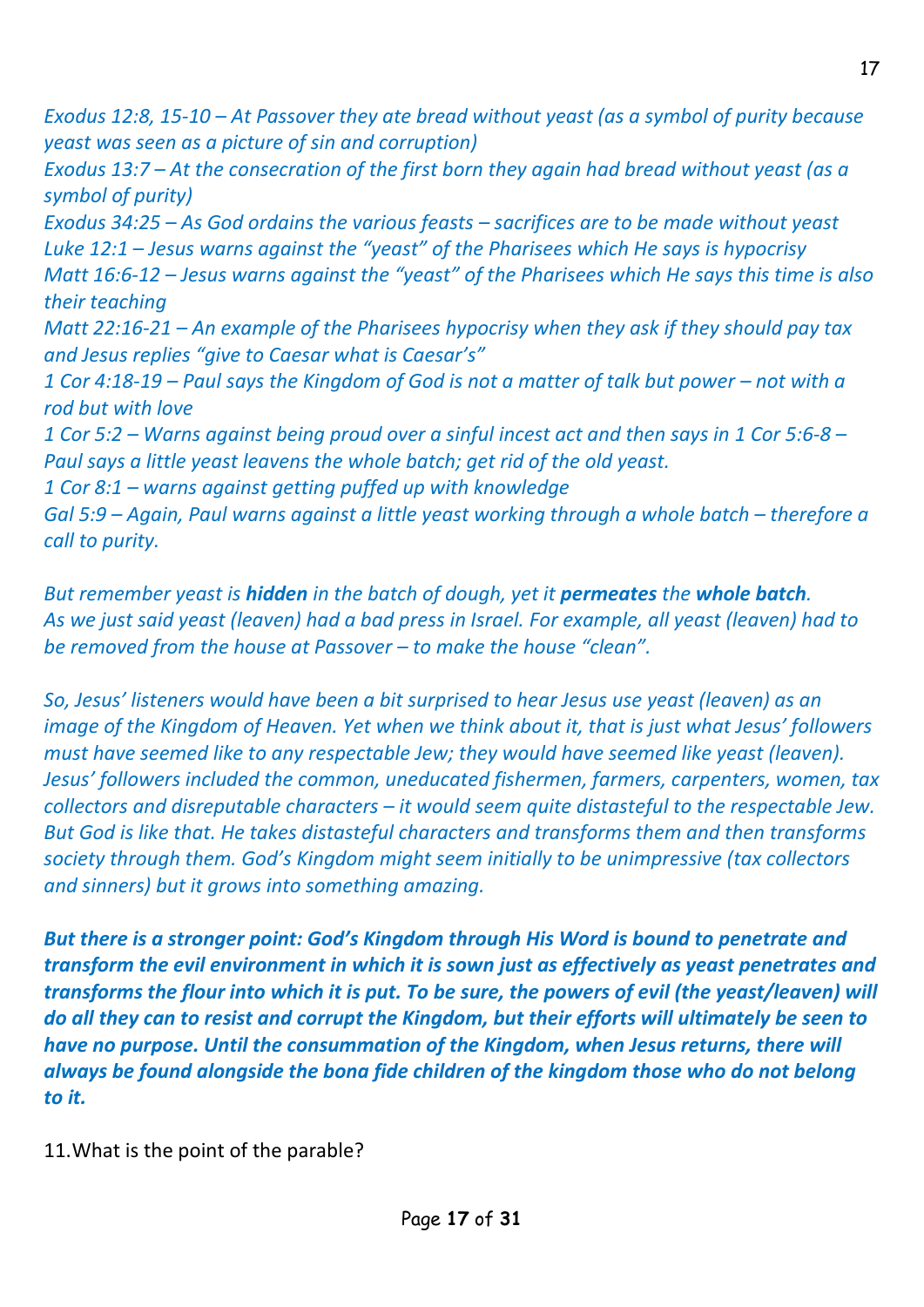*The point of the parable is the influence a small amount (hidden) of good can make. God can use a small amount to achieve great things. For example, a small number of "hidden" Christians in China are growing God's Kingdom! At the same time a small amount (hidden) of bad can make influence in a bad way too and corrupt a church. Also: The Holy Spirit dwelling and working in people can't be seen – it's hidden but can grow* 

*people and communities.*

*Example: Open Doors.*

12.Verse 34 says Jesus spoke in parables and verse 35 tells us why, what is the reason? (**cf. Psalm 78:1-8)**

*As well as the reasons we gave last week; that Jesus wanted his listeners to really listen and understand and join the dots; He also told parables to fulfil this prophecy from Psalm 78 – a pattern laid down in the Old Testament.*

*Psalm 78 shows God speaking in parables – saying that the parables speak about things of old things the ancestors of Israel have told of – but that will now be told and explained to the next generation. So that the new generations' hearts will not be stubborn and rebellious like the previous generations were. Isn't that what Jesus' teaching is all about, to change closed/hard hearts to be open/soft hearts having a disposition towards Jesus?*

*Jesus wants us to go from drinking milk and eating mushy baby food – and start eating solid foods.* 

*We have to move from "what God says" (i.e., do not steal, do not lie, do not murder, obey your parents) and move to "why God says" (The why is: Why does God want us to be obedient – because He is the Lord your God, who brought you out of slavery. The why is: He created us in His image. The why is: We are His treasured possession. The why is: He has plans for us, plans to prosper us and not to harm us. The why is: He loves us with an everlasting love. The why is: He does not want anyone to perish. The why is: He loves us so much He sent Jesus. The why is: He is our refuge and strength and ever-present help. The why is: He knows us all about us. Parables help us go from what God or Jesus says to why God/Jesus says it.*

#### **Read Matthew 13:36-43**

13.Jesus explains the earlier parable of weeds (tares).

a. Who is the one who sowed the seed?

*Jesus (The Son of Man)*

b. Who are the good seed (wheat)? *The people of God's Kingdom – i.e., the believers*

c. Who are the weeds (tares)?

*The people of the evil one – i.e., unbelievers*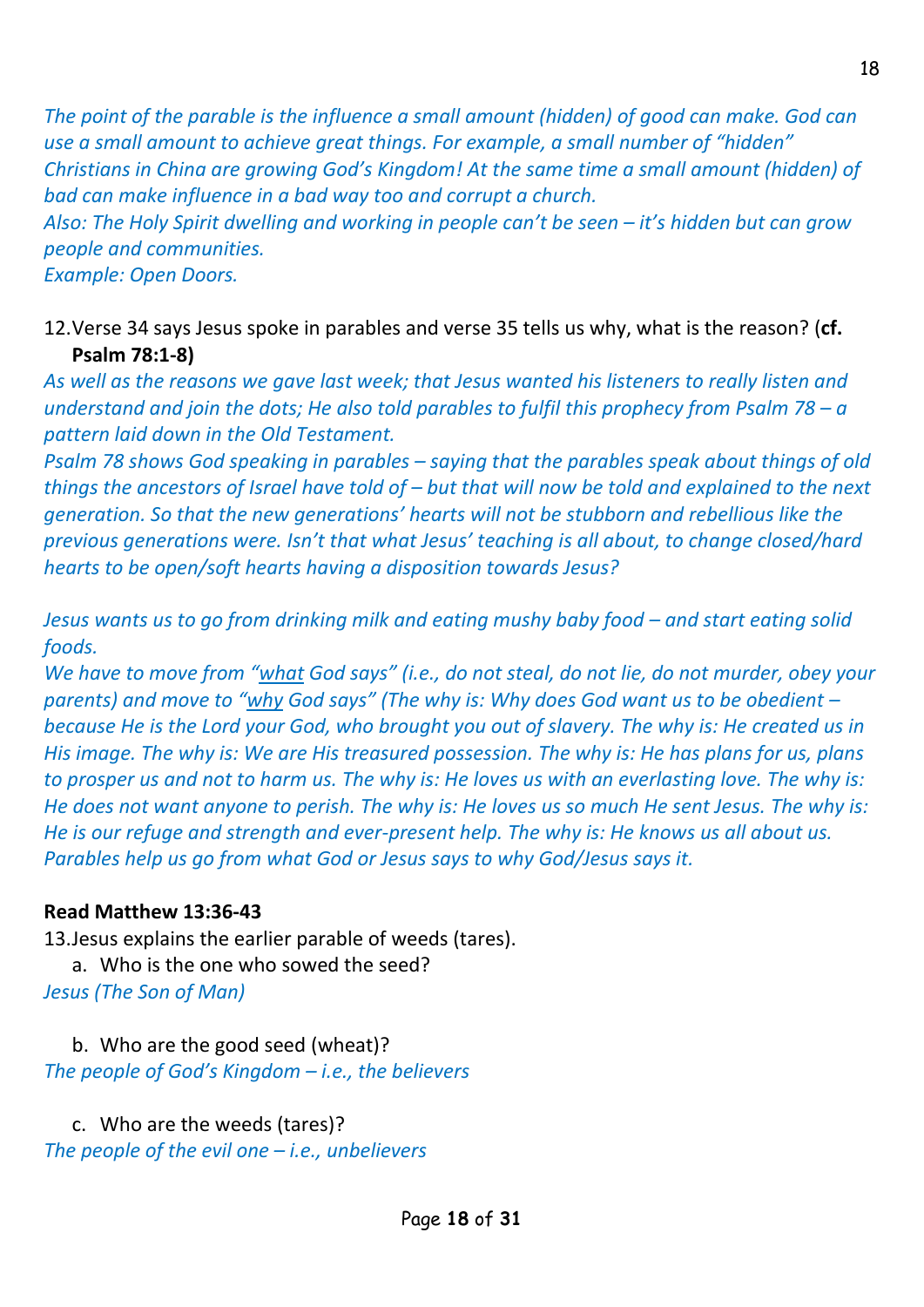#### d. Who is the enemy?

*The devil*

e. Who are the reapers? *The angels*

f. What will happen to the weeds (tares)? *Pulled up and burned in a blazing furnace.*

g. What will happen to the good seed (wheat)? *They will shine like the sun in the Kingdom, because they have Jesus – the Light of the World as their Lord and Saviour.*

#### What's the **BIG IDEA** of **Matthew 13:24-43?**

- *a. What the Kingdom of Heaven is like*
- b. The Kingdom of Heaven will start of small and grow big but will also face opposition.



Give a **light globe** moment you experienced in this passage?

#### ➔ How does this passage **apply to your life**?

- *a. Just as it is difficult to tell between the wheat and tares, which is genuine; so too, sometimes it's difficult to tell between real Christians and fake ones; sometimes it's only God that knows! Donald Trump is a good example where some say he is a Christian and others not so sure! God knows!*
- *b. God's Kingdom starts off small but grows big.*
- *c. We need to be patient as God's Kingdom grows.*
- *d. God's Kingdom offers refuge and safety.*
- *e. God's Kingdom can be corrupted by a small number of people with "bad" (yeast) influence. There may be weeds who sabotage the church!*
- *f. God's Kingdom can grow by a small number of people with "good" influence. Our "little bit of leaven" showing love and care can permeate the whole church family!*
- *g. At the end of the Age – they will be a Day of Reckoning – that's guaranteed.*
- *h. We need to be aware of false Christians (weeds), false growth (weeds and birds) and false doctrine (yeast). Pray for discernment. To combat this: we go back to last week "the best book to read is the Bible" – are we checking what the Bible says.*
- *i.* Jesus wants us to go from drinking milk and eating mushy baby food and start eating *solid foods.*
- *j. We have to move from "what God says" (i.e., do not steal, do not lie, do not murder, obey your parents) and move to "why God says" (The why is: Why does God want us to be obedient – because He is the Lord your God, who brought you out of slavery. The why*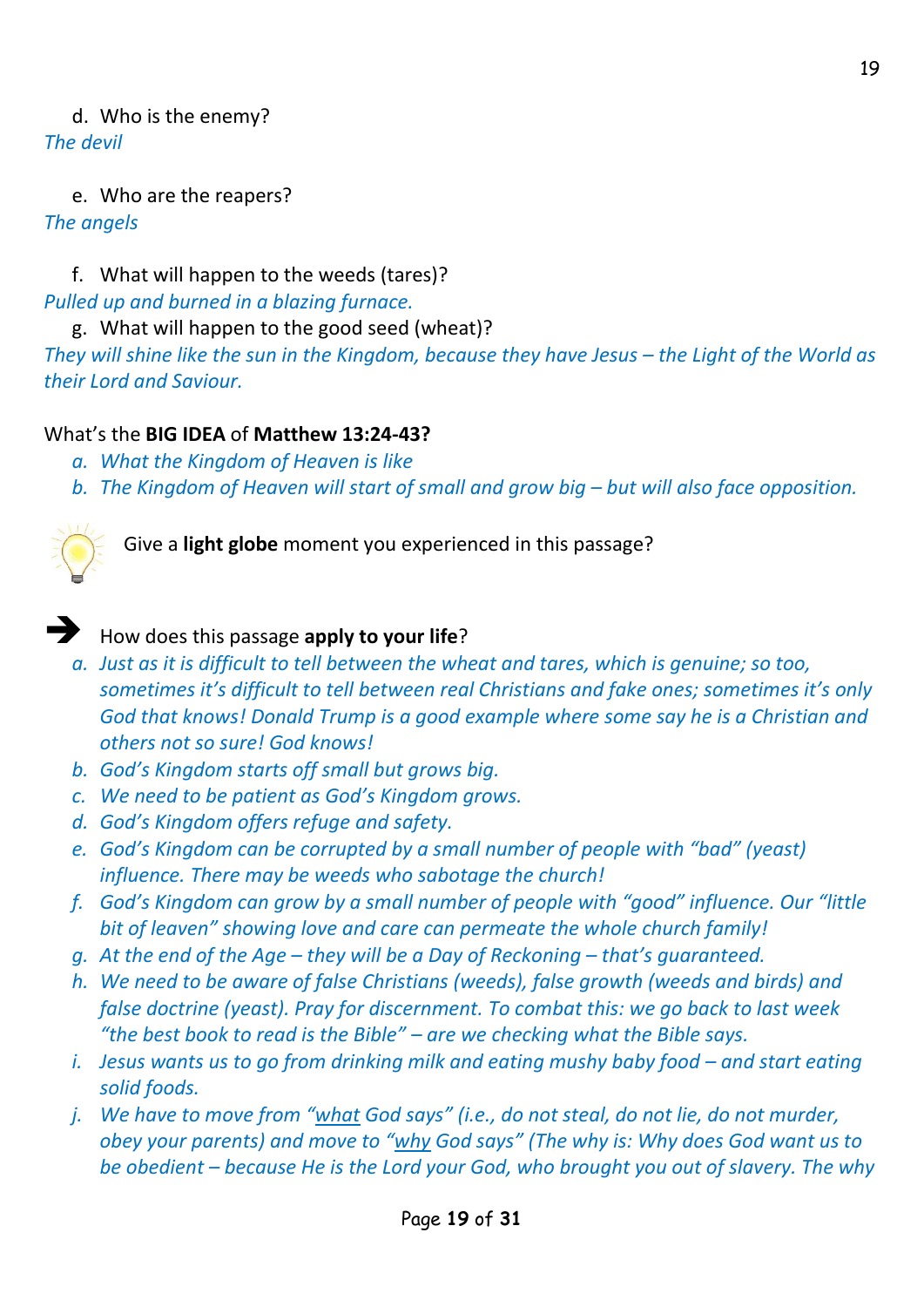*is: He created us in His image. The why is: We are His treasured possession. The why is: He has plans for us, plans to prosper us and not to harm us. The why is: He loves us with an everlasting love. The why is: He does not want anyone to perish. The why is: He loves us so much He sent Jesus. The why is: He is our refuge and strength and ever-present help. The why is: He knows us all about us.* 

*Parables help us go from what God or Jesus says to why God/Jesus says it.* 

*k.* Ask God to help us shine like the sun (and the SON the light of the world) –  $v43!$ 

**Share the verse** that had a special meaning to you in this study?

*V43 - Then the righteous will shine like the sun in the kingdom of their Father. Whoever has ears, let them hear.*

**Finish in prayer:** Thanking God for His Word and asking God to help us beware of false Christians, false growth and false doctrine.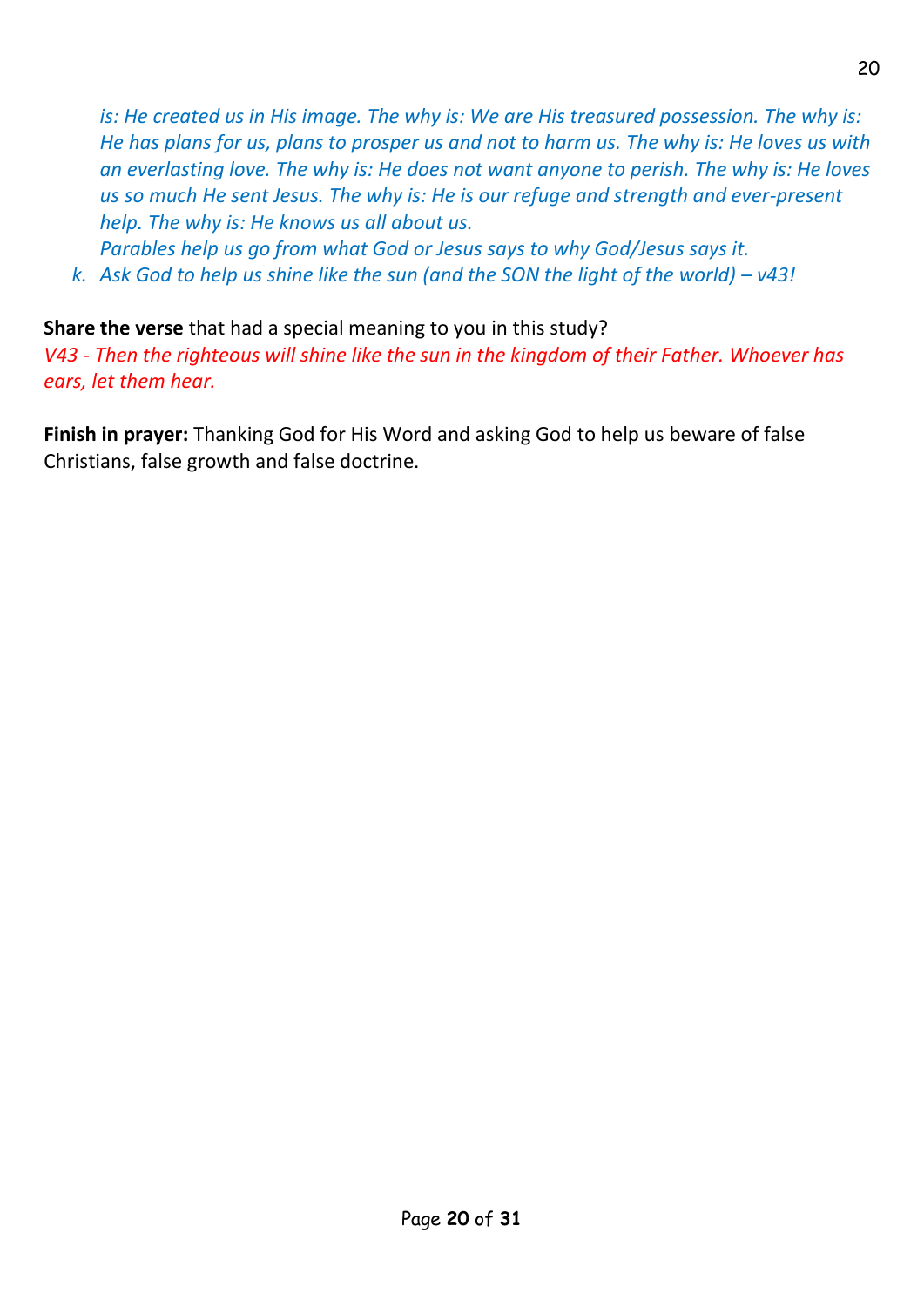#### **Study 4 – Responding to the Kingdom of God – Matthew 13:44-52** *(Sermon on 15-May-22)*

Jesus has been using parables to describe what the Kingdom of God is like. But the Kingdom of God also requires a response.

Head knowledge needs to become heart knowledge and hand knowledge…

**Before we begin**: What treasures do we have in our lives? People? Things? Interests? Make a list…

*Besides God, Jesus, Holy Spirit and His Word. Heather, children: Chris, Bryony, Jen and Sammie; grandchildren; friends; Church family. Home and sport (especially football [soccer])*

#### **Read Matthew 13:44**

1. In this short parable, Jesus describes the Kingdom of God as being like a treasure hidden in a field which a man finds. What does the man do when he finds the treasure?

*He hides the treasure again; and then in his joy, he went and sold all he had and bought the field that the treasure was buried in.*

*"Under rabbinic law if a workman came on a treasure in a field and lifted it out, it would belong to his master, the field's owner; but here the man is careful not to lift the treasure out till he has bought the field." (Carson)*

*"Finding the treasure appears to be by chance. In a land as frequently ravaged as Palestine, many people doubtless buried their treasures; but…to actually find a treasure would happen once in a thousand lifetimes. Thus, the extravagance of the parable dramatizes the supreme importance of the kingdom." (Carson)*

*"So did Jesus himself, at the utmost cost, buy the world to gain his church, which was the treasure which he desired." (Spurgeon)*

#### 2. What is the point of this short parable?

*The parable shows how valuable the Kingdom of Heaven is. The Kingdom of Heaven is the treasure.*

*The field is the world.*

*This parable speaks of how highly the King values the people of His Kingdom. The King valued His Kingdom so much He died for it.*

*It's worth noting in Exodus 19:4 – God describes His people (Israel) as His treasured possession. See also: Deut 7:6; 14:2; 26:18; Psalm 135:4; Malachi 3:17.*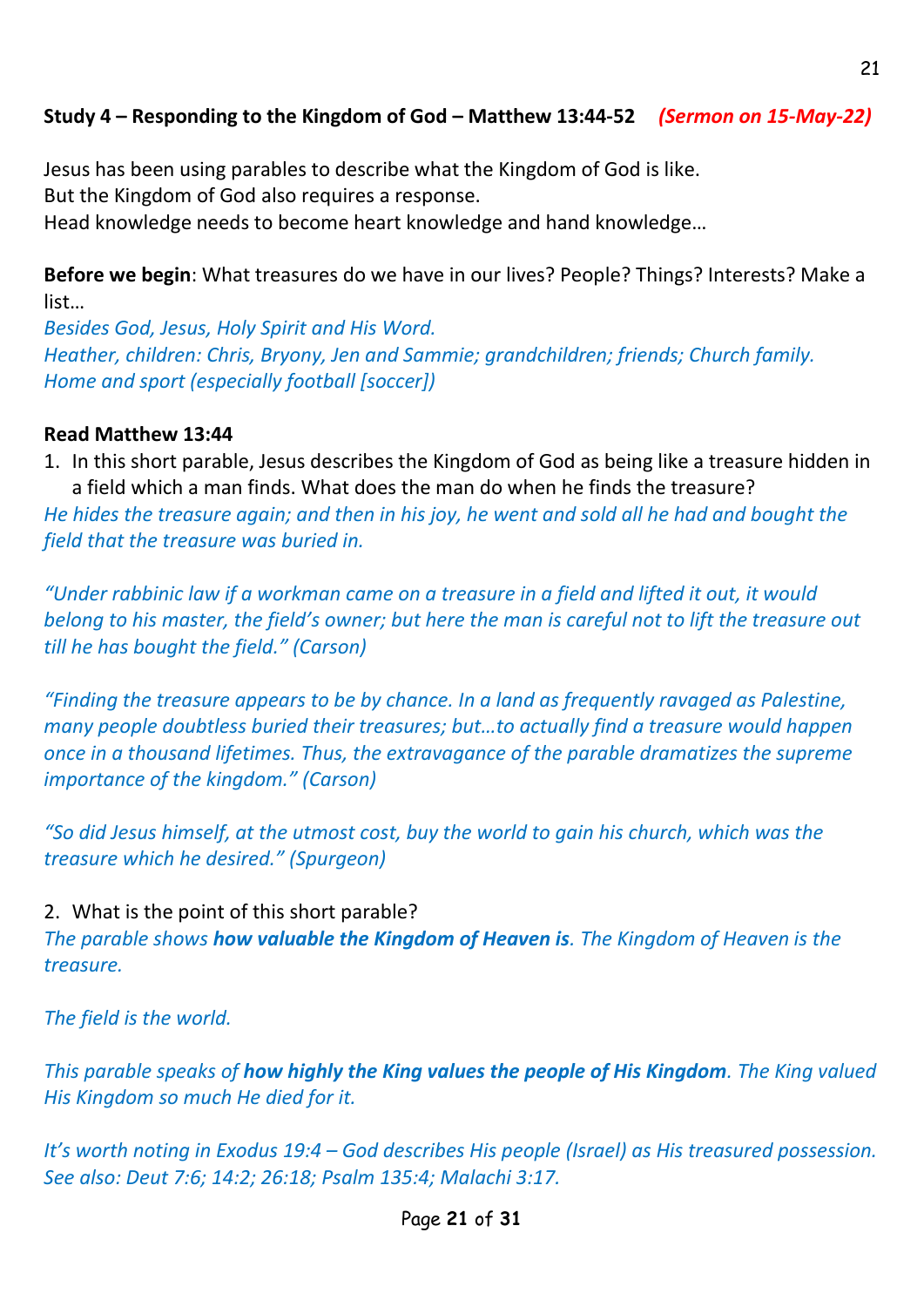*The parable illustrates the whole hearted response which the Kingdom of Heaven requires. No sacrifice is too great, and no other concern must stand in the way of it. That is true of Jesus as He lays down His life for the Kingdom; and it is true of the response required from us; the Kingdom must be our treasure.*

*But note it is not a "negative" giving up everything but a "positive" one of joy and fulfilment.*

*Some people discover the worth of the Kingdom by accident. They are ploughing the familiar furrow of life when suddenly, unexpectedly they find the treasure. What a marvellous picture of discovering Jesus! He is worth every sacrifice to secure.*

#### **Read Matthew 13:45-46**

3. This short parable of a merchant finding pearls is very similar to the parable of the hidden treasure in verse 44? What does the merchant do when he finds a pearl?

*When the merchant found a pearl of great value, he went away and sold everything he had and bought it.*

#### 4. What is the point of this short parable?

*Again, Jesus is the buyer and the individual believer is the pearl that He sees as so valuable that He would happily give all to have it forever.*

*"To the ancient peoples, as we have just seen, a pearl was the loveliest of all possessions; that means that the Kingdom of Heaven is the loveliest thing in the world." (Barclay)*

*It seems crazy for a merchant to sell all that he had for one pearl, but for this merchant it was well worth it. That shows how much he valued this pearl of great price, and how much Jesus values His people.*

*The merchant came across the pearl of great value as he was looking for fine pearls. This is a picture of the King and His Kingdom and the response we should have. There are other pearls in the market; there are other things in our lives of great value. But none is to compare with this pearl of great value, the Kingdom. This is how some people find the Kingdom of Heaven; they try others faiths or walk their own way without Jesus or get absorbed by the fine things of this world (wealth, possessions, entertainment, career, education etc.) but one day they find the loveliest "pearl" in the world, King Jesus and His Kingdom. {example of this is Justin Martin (100-165 AD), he was fascinated by philosophy from an early age, he studied philosophy at the libraries of Alexandria and Ephesus. One day he met an old man who told him about Jesus; Justin immediately started reading the Scriptures and he became a joyful Christian}*

5. **Ponder**: What did Jesus' treasure (the church) cost Him? *It cost Jesus everything; His life!*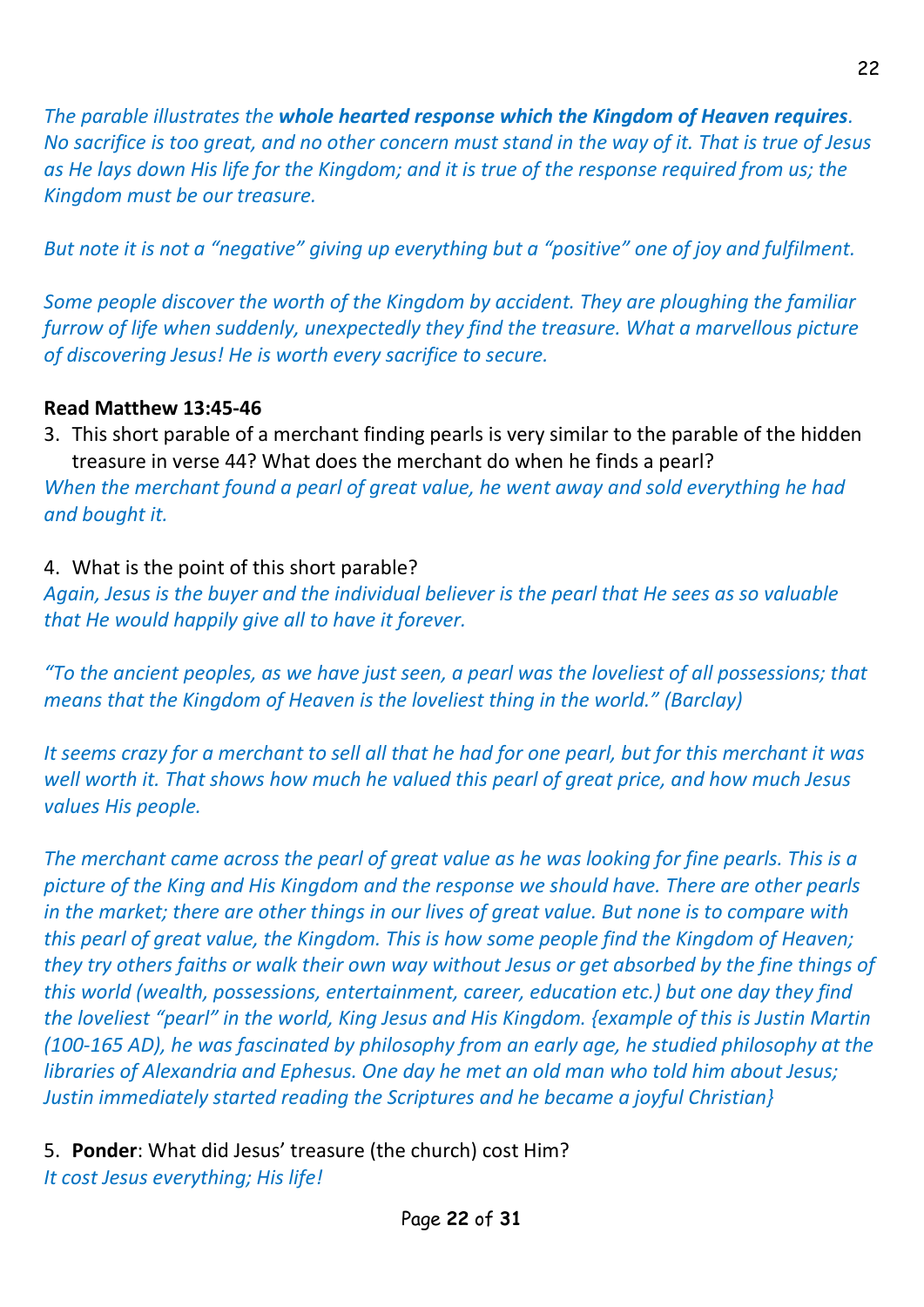#### **Read Matthew 13:47-50**

6. Summarize the parable of the net

*The parable is a bit like the parable of the wheat and weeds. Just like the church has both fair dinkum believers and non-genuine believers; the net contains good and bad fish.*

*The parable is about judgment and separation. Within the church we shall always find good and bad, real and unreal. And although we have been told in the parable of the weeds not to expect a pure world or church on earth and that we can't necessarily judge who are Christians*  and who are not; the day will come when God will make His final separation. It is not yet; it will *be when the net of the Kingdom is drawn to the shore. And it will be God who does the sorting then, not the people now.*

*There is a call in this parable to persevere until the last day.*

*Mathew is saying the Christian "teachers of the law" need to remember it is not for them to determine who are the 'real Christians'; this task belongs to God in the future. Perhaps Matthew has in mind the defection of Judas. As Paul says in 1 Cor 10:12 - So, if you think you are standing firm, be careful that you don't fall!*

7. In this parable…

a. What is the net? *The world in judgment*

b. Who are the good fish? *Believers in Jesus (the real)*

c. Who are the bad fish? *Non-believers (the unreal, fake)*

#### 8. What is the point of the parable of the net?

*Jesus shows that the world will remain divided right up until the end, and the Church will not reform the world, ushering in the kingdom.*

*There will be both the wicked and the just until the end of the age (as also demonstrated in the previous parable of the wheat and the tares). At that time the angels will come forth and assist the King in the work of judgment, sending some into the furnace of fire for final judgment.*

#### **Read Matthew 13:51-52**

9. What question does Jesus ask in verse 51? Why is that an important question for the disciples and for us?

*Jesus asked "Have you understood all these things?"*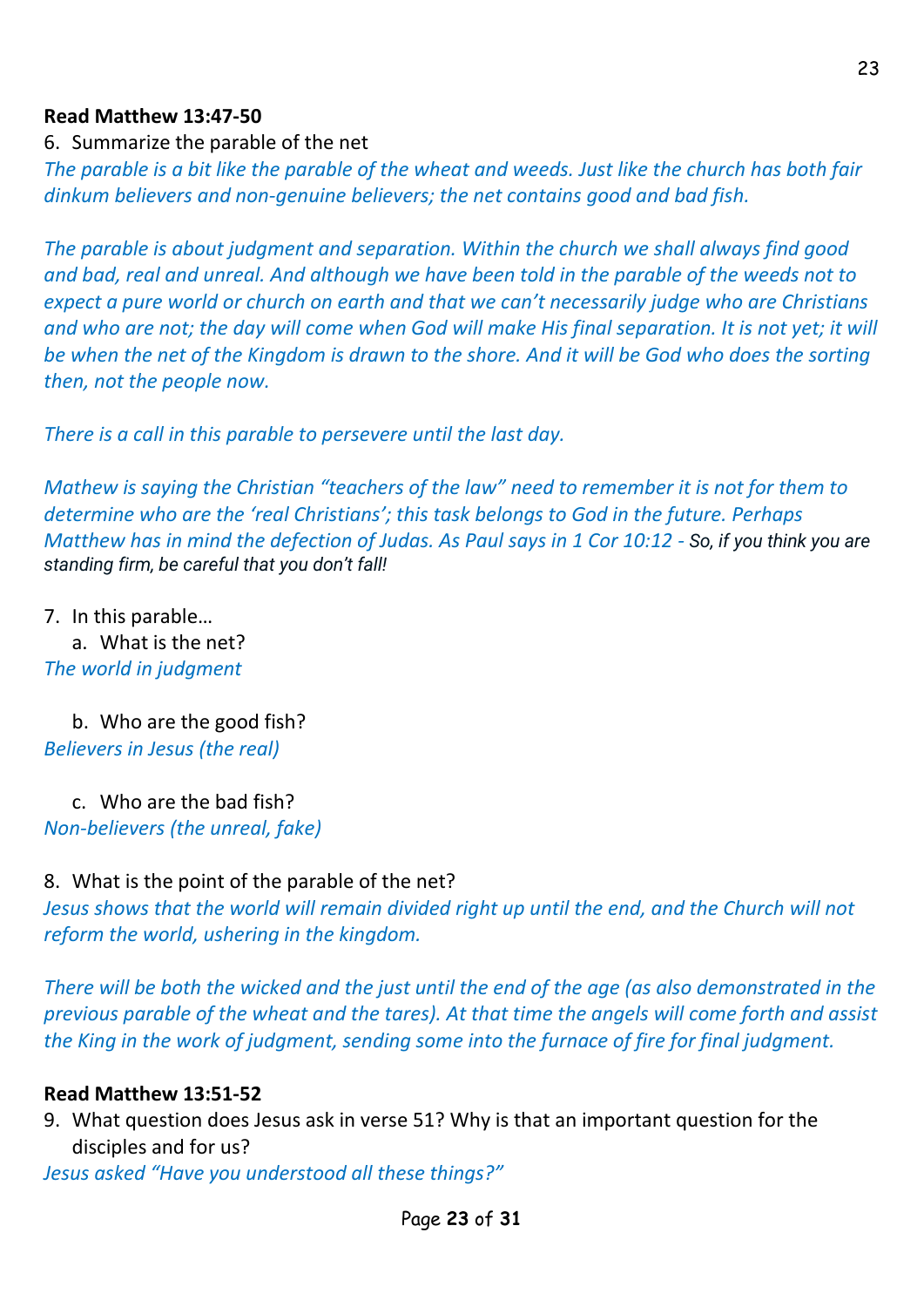*It's important for the disciples and for us; because they and us have a job to do; "Therefore go and make disciples of all nations, baptizing them in the name of the Father and of the Son and of the Holy Spirit, and teaching them to obey everything I have commanded you" It's going to be difficult for the disciples and us to make disciples of all nations and teach them to obey Jesus; if they and us, do not understand what Jesus is saying!*

10.What is Jesus' point in verse 52? And how might that apply to us? *Jesus said that everyone who really knows God's Word both will know the old and learn the new of the kingdom. "He is not weary of the old; he is not afraid of the new." (Spurgeon)*

*The main idea is that the disciples – who had just claimed to understand what Jesus taught – are now responsible to bring forth their understanding to others, as if they were distributing from the storehouse of their wisdom and understanding. This storehouse contains things new and old.*

*"After you have been instructed by me, you have the knowledge, not only of the things you used to know, but of things you never knew before, and even the knowledge which you had before is illuminated by what I have told to you." (Barclay)*

*The disciples were to be for the Kingdom of Heaven what the teachers of the law (the scribes) were for Israel; that is able to teach others the way of God. The parable of the houseowner challenged them to fulfil this responsibility. The truths they were to teach included both the 'new treasures' of Jesus' teaching and the 'old truths' which the Jewish teachers of the law (scribes). Jesus' 'new teaching' itself goes back to the foundation of the world (as we learnt in verse 35 and Psalm 78:1-8 last week) bringing God's eternal truths to light. The disciples must "join the dots" so that they can teach others. It's the same for us.*

#### **Read Isaiah 55:1-13**

11.How might this Old Testament passage relate to Matthew 13:44-52? *Here are some similarities:*

- *1. God through Isaiah invites people to come to Him and treasure something of utmost importance – the most valuable possession (the pearl) that they can possess - that is feeding from His Word*
- *2. God exhorts people to seek Him whilst He can be found; otherwise like the parable of the weeds and dragnet; a time is coming when judgement will take place.*
- *3. Like the parable of the treasure and fine pearl there is no one like God His ways are higher than our ways – and His thoughts higher than our thoughts.*
- *4. God promises His Word – exhorted in the Kingdom – will always achieve His purposes and not return to Him empty. And so just like in the parable of the treasure the man was full of joy when he bought the field with the treasure; Isaiah says once someone has God's Word and understands it (like Matthew 13:51) they will go out in joy and be led forth in peace.*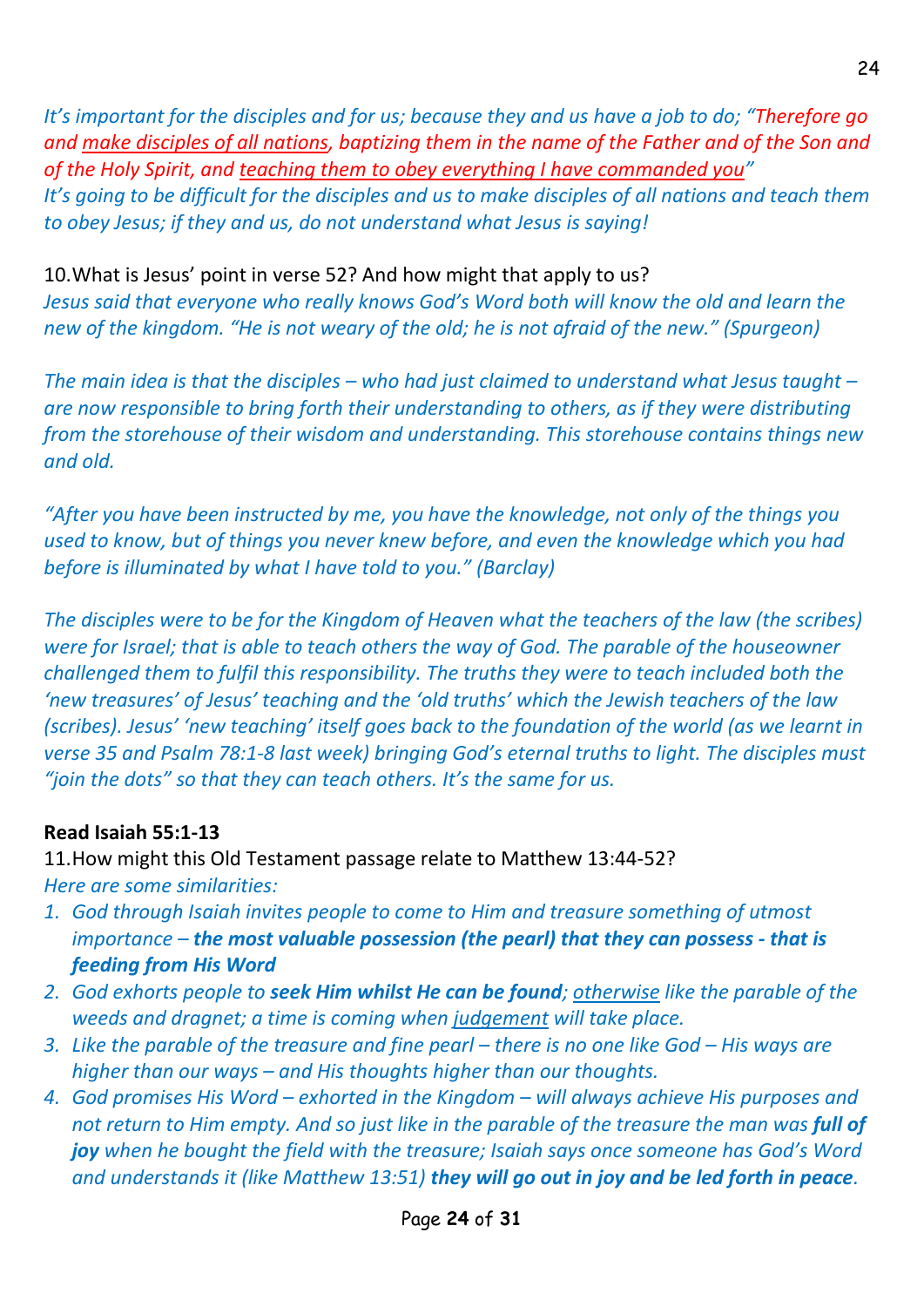#### What's the **BIG IDEA** of **Matthew 13:44-52?**

What will our response to King Jesus and His Kingdom be?

There is NOTHING more valuable than the Kingdom



Give a **light globe** moment you experienced in this passage?



➔ How does this passage **apply to your life**?

- a. Treasure King Jesus and His Kingdom above all else.
- b. What might we have to let go off, to make Jesus our priority?
- c. Judgment of real/unreal believers is up to God not us.
- d. We must persevere to the end.
- e. We have a responsibility, as disciples of Jesus, to join the dots of the Old and New Testament and teach others so they can see the value of the treasure of King Jesus and His Kingdom.
- f. Again, we see the importance of knowing God's Word and its power.
- g. We should hunger and thirst (be greedy) for righteousness and not hunger and thirst (be greedy) for riches.

**Share the verse** that had a special meaning to you in this study? **V52**

**Finish in prayer:** Thanking God for His Word and asking God to help us through His Word and His Holy Spirit to have knowledge, discernment and application of His Word.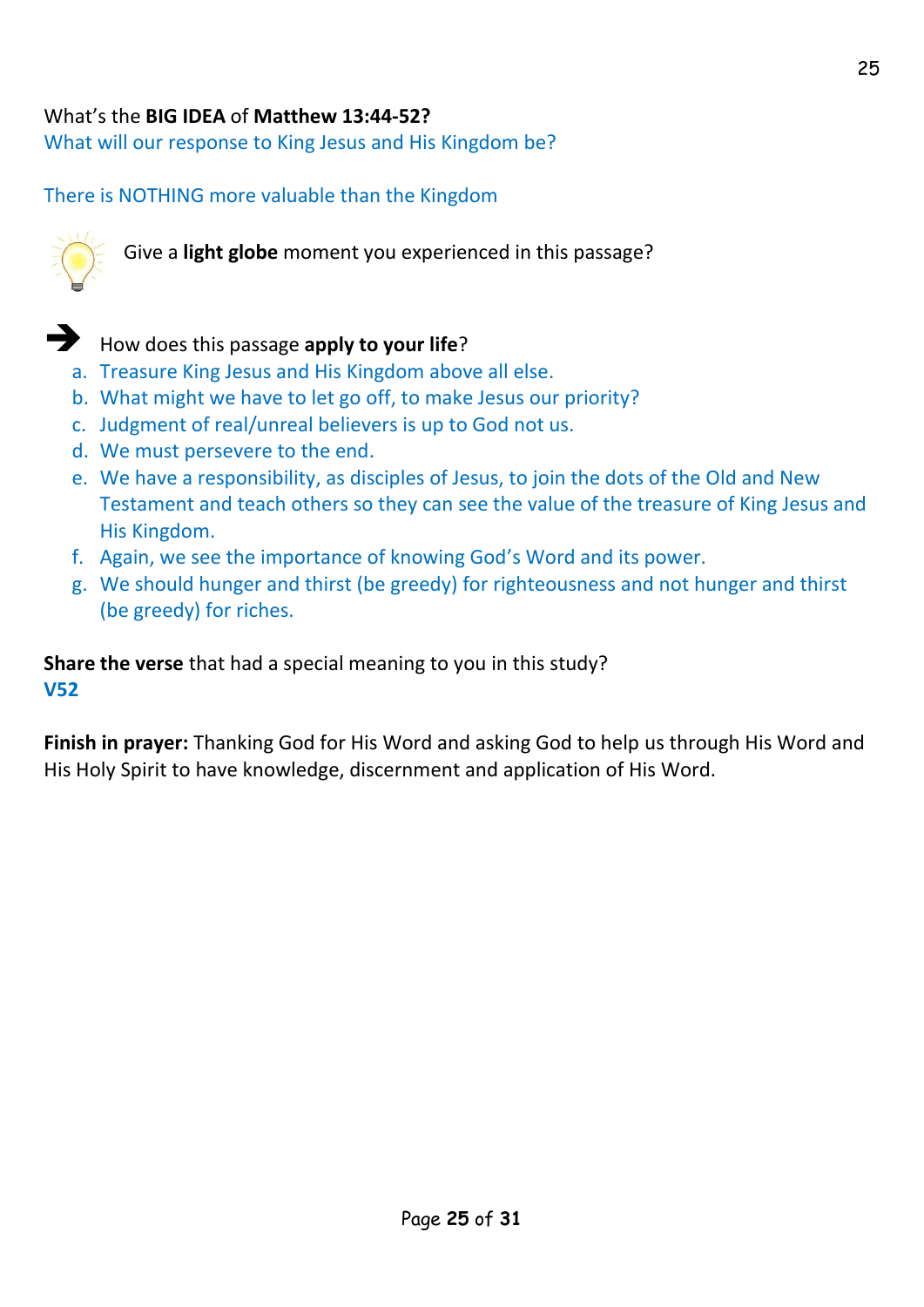#### **Study 5 – Doubting King Jesus – Matthew 13:53-58** *(Sermon on 22-May-22)*

**Before we begin**: Share with your group, how difficult it is to share your faith with unbelieving family members or friends. Why is that so?

- *1. If we haven't always been a Christian; our family knew us before we were a Christian and might not be so accepting of our new found faith and enthusiasm for God/Jesus/Bible.*
- *2. Familiarity breeds contempt!*
- *3. They may not be able to handle us being different and it may make them uncomfortable or feel inadequate; so, they reject our sharing.*
- *4. We may be concerned about being rejected by those closest to us; so, we don't share our faith. Therefore, we please people, rather than God.*

#### **Read Matthew 13:53-58 (parallel passage: Mark 6:1-6)**

1. What two things are the people of Jesus' hometown amazed about? *Jesus' teaching (and wisdom) and His miraculous powers.*

2. What caused the people of His hometown to doubt Him? (cf. 2 Corinthians 5:7, 16 and Matthew 11:25-30)

*Because the people of His hometown had known Jesus from a boy, they were accustomed to unspectacular things from Him; He had grown up with them like any normal boy. They were too familiar with Him. They knew He hadn't trained to teach things of God, like Rabbis would. 2 Corinthians 5:7 – they were living by what they had previously seen of Him and not by faith in Him now.*

*2 Corinthians 5:16 – they regarded Him from a worldly view Matthew 11:25-30 – the identity of Jesus, was hidden from "the wise and learned" and revealed to the "children"; so, the people of His town thought they were "wise and learned".*

3. Why did His own people take offense at Him?

*They knew Jesus was from a simple family background; a carpenter's son. They knew His mother Mary (assumption that Joseph may be dead by this time); and they knew His brothers James, Joseph, Simon and Judas; they knew His sister. Knowing His background; they are skeptical that Jesus could be anything but normal; and definitely not supernatural! Rather than His hometown being proud of Him; His success has made them resentful of Him.*

4. How does Jesus sum up their response in verse 57? What does He mean by that? *They had the wrong idea about what it means to be spiritual. Therefore, those closest to truly spiritual people see just how normal they are and sometimes think that they aren't spiritual because they are normal.*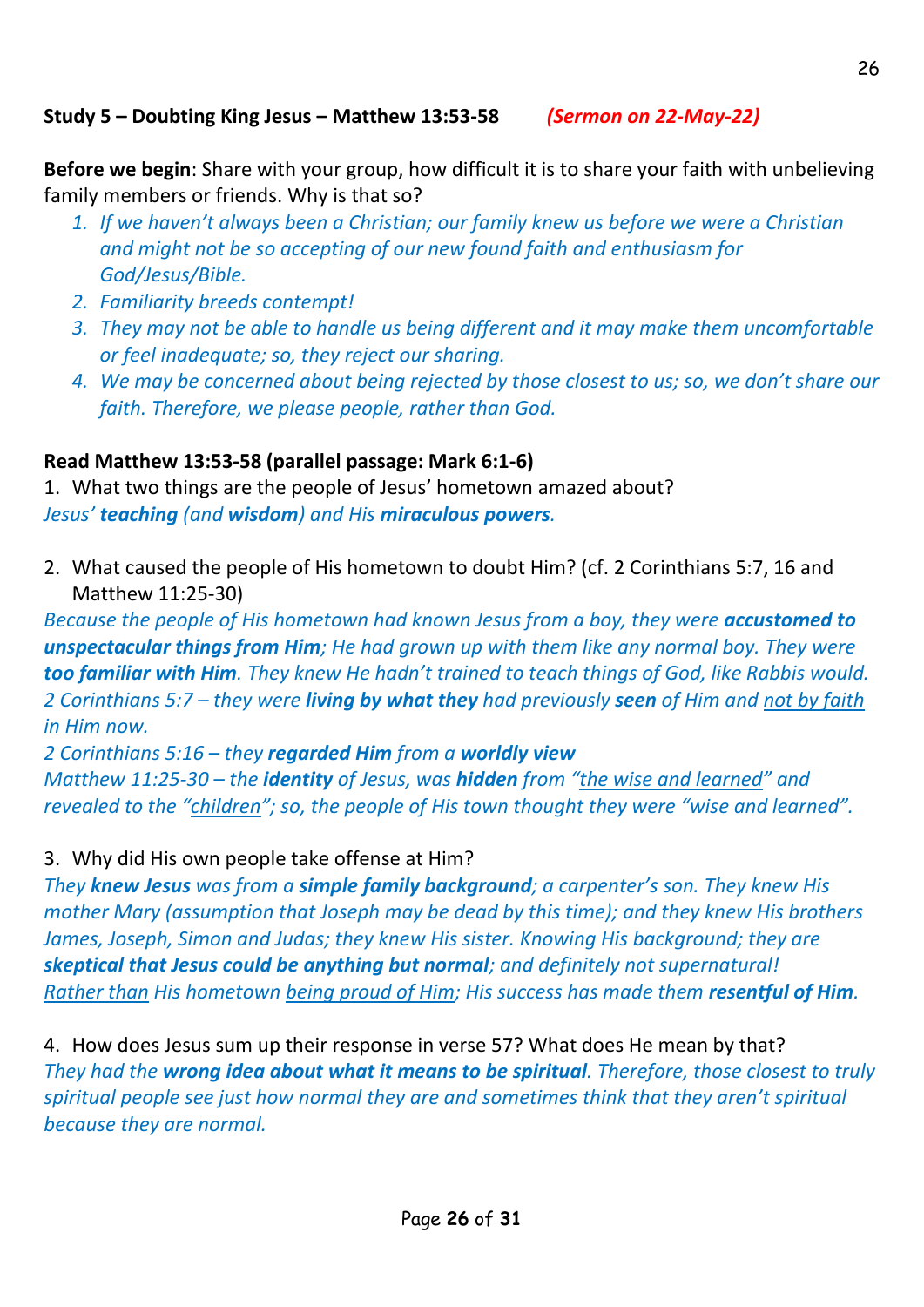*Jesus did not act like the kind of Messiah they were expecting. Which also explains why He had taught in parables; which made people have to think about His teaching and about who He is?*

*Their prejudice is a stumbling block to them.* 

*People are usually more receptive when someone comes to them with a clean sheet, carrying no history, and with no presuppositions made about them. Familiarity breeds contempt!*

#### 5. How does Jesus respond in verse 58 and why?

*Jesus does not try to justify Himself to them. Instead, because of their lack of faith; Jesus did not do many miracles. It's like His supernatural power was limited by their unbelief. Unbelief is the great obstruction to Christ's favours. As Matthew Henry puts it: Unbelief is the great obstruction to Christ's favours!*

6. Compare the response of the people in the following passages to the people in Jesus' hometown…

#### a. Matthew 8:5-13 – what faith is shown here?

*A centurion (therefore a Roman and Gentile) has faith that Jesus only has to say the word and his servant will be healed. Jesus is very impressed with the centurion's faith, saying that He has not found anyone in Israel with such great faith!*

#### b. Matthew 9:1-8 – what faith is shown here?

*Men brought a paralyzed man to Jesus, believing Jesus can heal him. When the crowd saw the man healed and walking; they were filled with awe and praised God, that He had given the man, Jesus, such authority!*

#### c. Matthew 9:18-26 – what faith is shown here?

*A synagogue leader humbles himself and knelt before Jesus asking for his daughter who had died to be healed. The leader has faith that Jesus can heal his daughter even though she is dead!*

*A woman who had been bleeding for 12 years and could not be healed; believes that by just touching the edge of his cloak, she will be healed. Jesus says "take heart daughter, your faith has healed you"*

#### d. Matthew 9:27-31 – what faith is shown here?

*Despite the general thinking of the day, that those who were sick and disabled were cursed by God; these two blind men believed that Jesus could restore their sight. Jesus says to them "according your faith let it be done to you".*

7. **Ponder**: Does the response of the people in Jesus' hometown surprise you? Yes/No/Maybe? Why/Why not?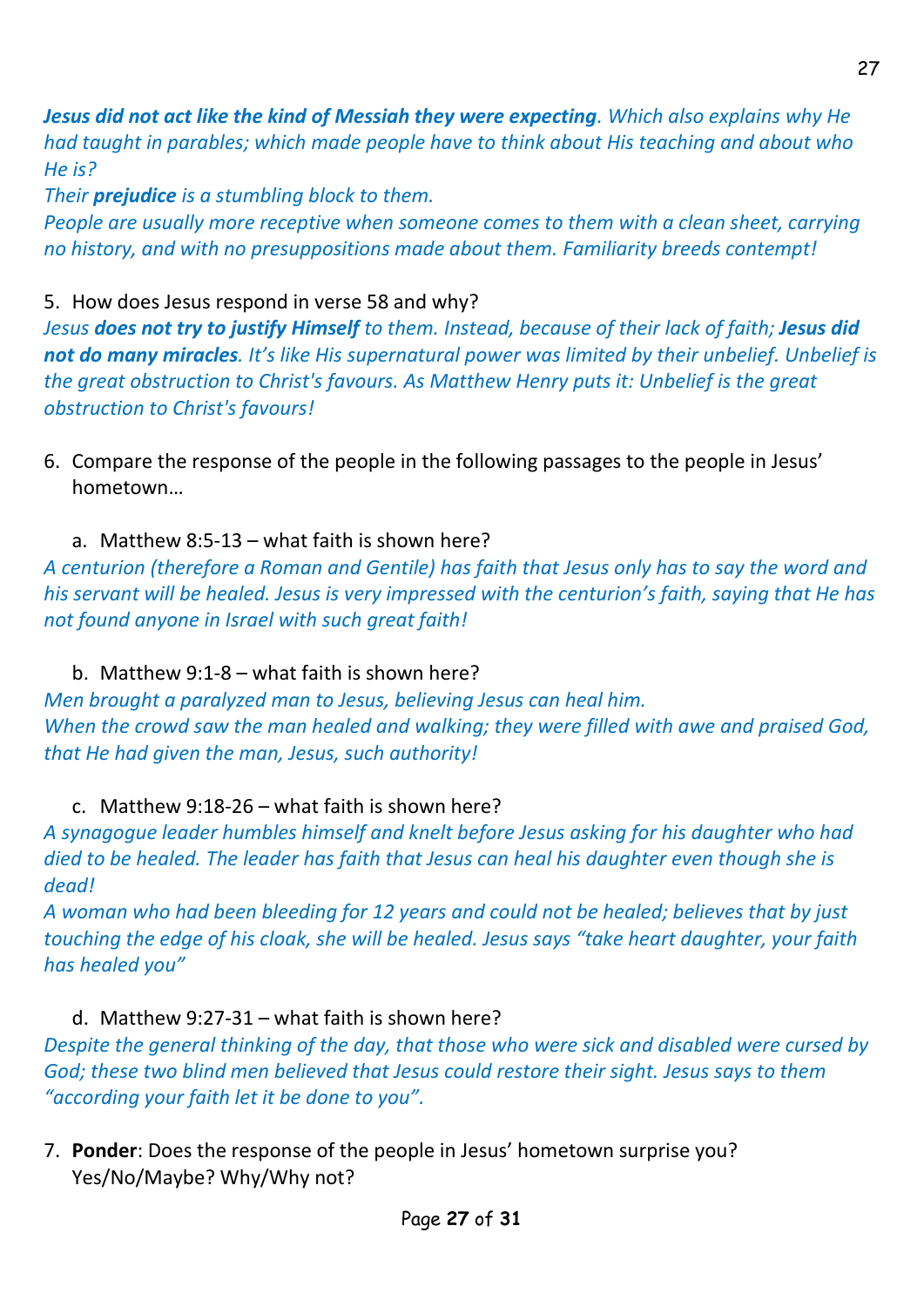*No surprise. It is difficult for them because they have known Him since a boy; and hard for them to accept, He can teach like this and do the things He does.*

8. **Read Proverbs 1:30-31**. How does this relate to Matthew 13:53-58?

*<sup>30</sup> Since they would not accept my advice and spurned my rebuke, <sup>31</sup> they will eat the fruit of their ways and be filled with the fruit of their schemes.*

*The proverb is saying we reap what we sow. If we reject Jesus there will be consequences (fruit).* 

#### 9. **Read 2 Chronicles 36:15-23.** How does this relate to Matthew 13:53-58?

*God sent many messengers again and again because He had pity on His people. But they mocked God's messengers, despised His words and scoffed at His prophets. So, the consequences of this continued rejection were that the people of Judah were carried off to Babylon in exile.*

*In God's grace, after 70 years, God showed mercy and King Cyrus of Persia, who had taken over Babylon, allowed a remnant of God's people to return to Jerusalem to rebuild the temple, that had been destroyed by the Babylonian invasion.*

#### 10.**Read 2 Kings 17:7-23**. How does this relate to Matthew 13:53-58?

*Israel built high places and worshipped idols, despite God's continual warnings against this practice. They even made two idols cast in the shape of calves and an Asherah pole; and worshipped Baal. They also sacrificed their sons and daughters in fire! God exiled the whole of Israel, except Judah, to Assyria; with no return!*

#### What's the **BIG IDEA** of **Matthew 13:53-58?**

God's word (which is Jesus) is a joy to those who believe but offensive to those who don't believe.



Give a **light globe** moment you experienced in this passage?



#### ➔ How does this passage **apply to your life**?

- *a. Because Jesus has been rejected by His own town (Greek means home-land); and because He has been rejected by His own (John 1:11); there is a hint of going to the Gentiles!*
- *b. In any given congregation; the congregation has an affect on the effectiveness of the sermon; the congregation brings an atmosphere with it. It can be a barrier or it can bring expectancy. The congregation should not be thinking of the power of the preacher but of the power of the Spirit that speaks through the preacher and illuminates the Word.*
- *c. We should not judge people by their background or their family connections; but by who they really are now!*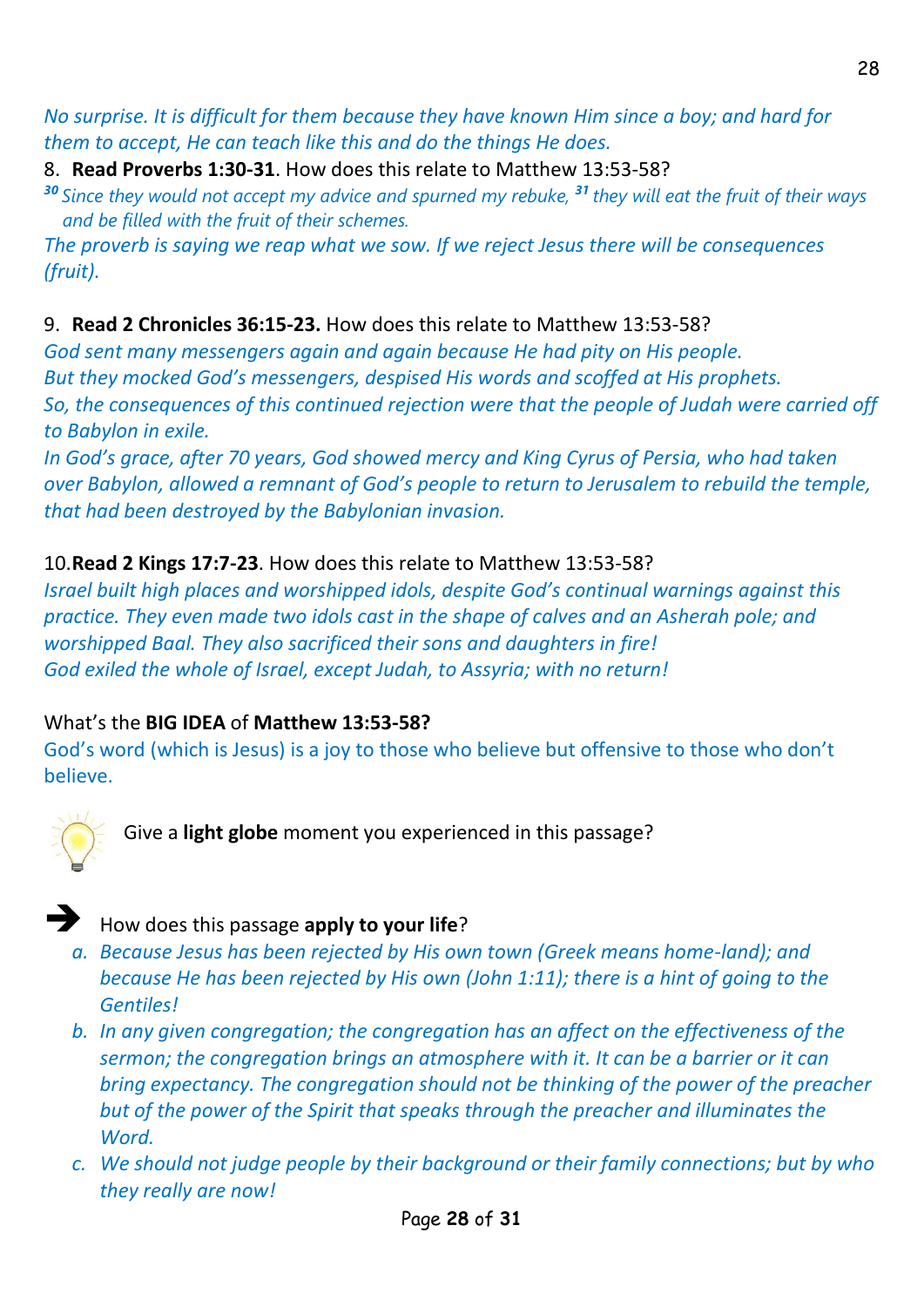- *d. Our hearts & minds must be open and accepting to Jesus; not closed and rejecting. Not hearts that have already made their mind up and prejudiced (like the people of Nazareth and the religious leaders of the day).*
- *e. We must walk by faith and not by sight.*
- *f. Unbelief is an enemy to Christians as well as unbelievers!*
- *g. Accept Jesus with childlike faith; Mark 10:15 -* **<sup>15</sup>** Truly I tell you, anyone who will not receive the kingdom of God like a little child will never enter it."
- *h. There are grave consequences in rejecting Jesus.*
- *i. Like Jesus, we will be rejected when we share the Gospel. We are not to give up; Jesus promises to be with us until the end of the age (Matthew 28:20)*
- *j. What will we do about our unbelieving family and friends? Pray for the Holy Spirit to enlighten them and give them open and receptive hearts.*

**Share the verse** that had a special meaning to you in this study?

**Finish in prayer:** Thanking God for His Word and asking God to help us through His Word and His Holy Spirit to have knowledge, discernment and application of His Word.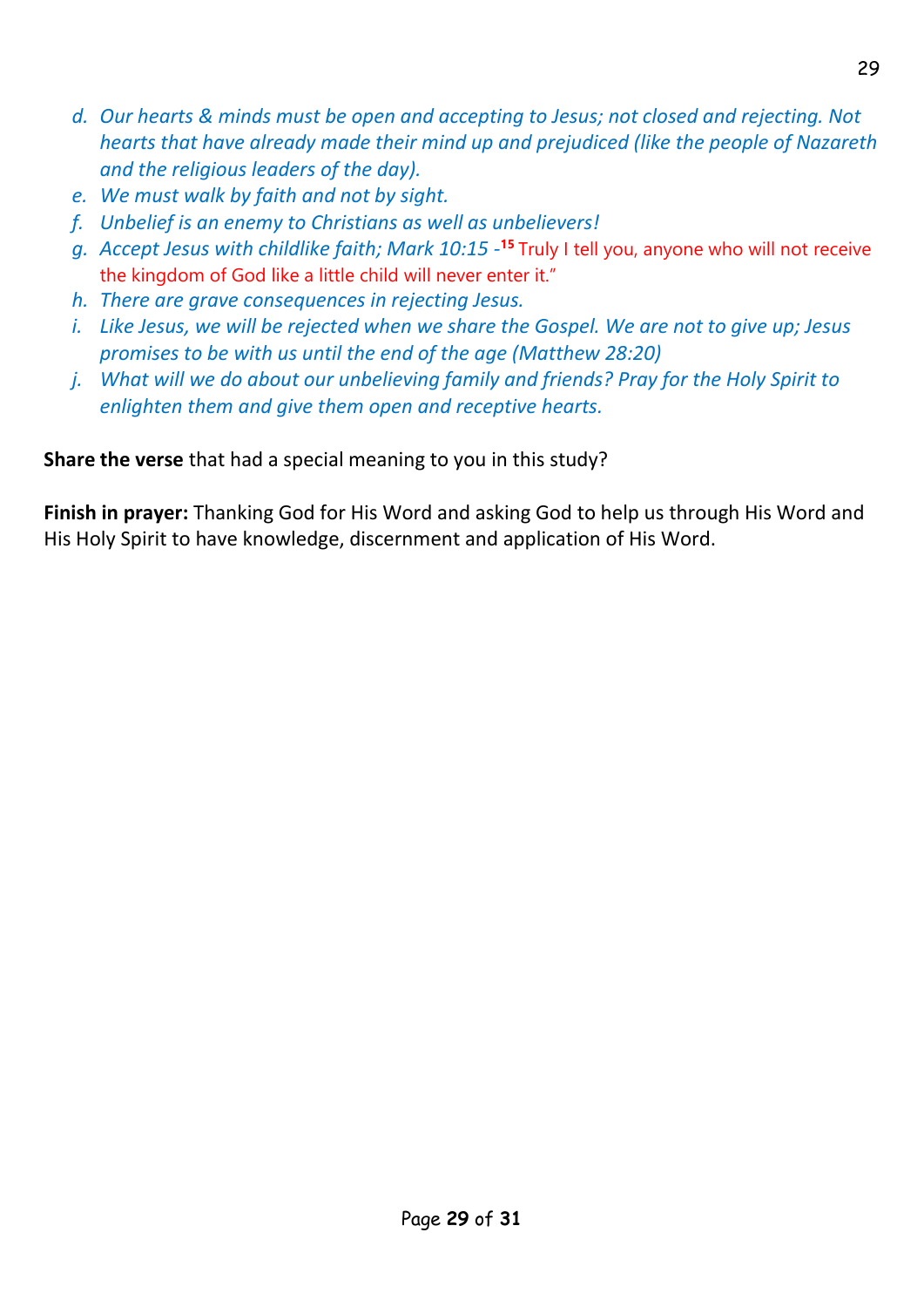#### **Studies prepared by Paul O'Rourke April 2022**

#### **Resources:**

The MacArthur Study Bible New Bible Commentary (Carson, France, Moyter & Wenham) Life Applications from Every Chapter of the Bible (G. Campbell Morgan) The Message of Matthew (Michael Green) Focus on the Bible: Matthew (Charles Price) Matthew Volume 1 (Barclay) Be Loyal Following the King of Kings NT Commentary on Matthew (Warren W. Wiersbe)